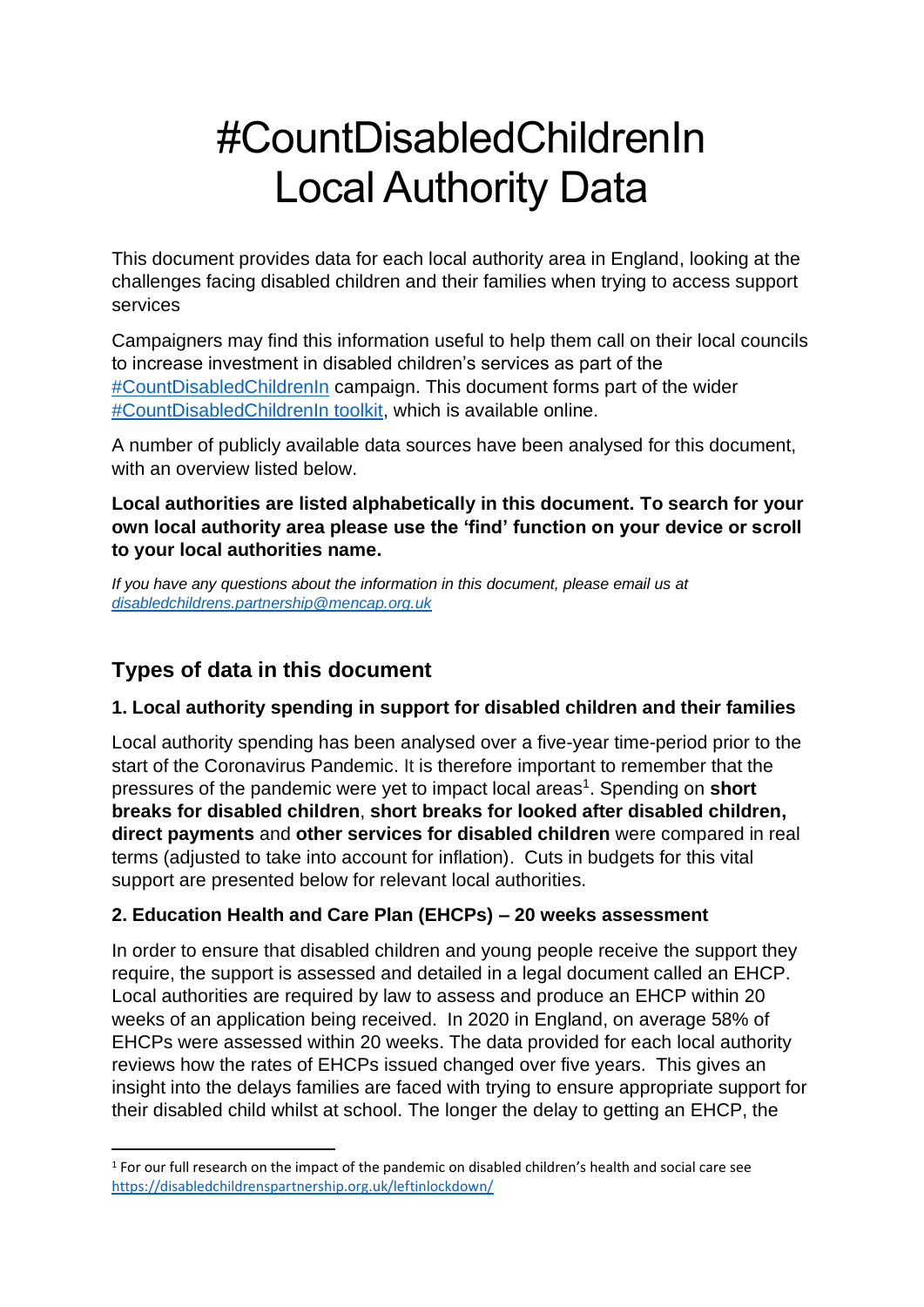longer families go without vital services like therapies, respite care or health services.

#### **3. Education Health and Care Plan (EHCPs) – mediations and tribunals**

If the support outlined in the EHCP fails to meet the needs of the disabled child, the family have the right to appeal. The first stage of this process is to enter into mediation with the local authority. If the result is unsatisfactory, the family will move forward to a tribunal. In England in 2020, 27% of all mediations progressed to tribunals. The data below lists the proportion of mediations that proceeded to tribunal, highlighting inadequate support listed in the EHCP.

#### **4. Social Worker Vacancies**

Disabled children requiring support from social care either at home or in the community, have their needs assessed by a social worker. Therefore, local children's social worker The vacancy rate provide insight into how accessible social services are for disabled children and their families. Nationally, in 2020 the vacancy average rate was 16% in England.

If you would like to understand more about the datasets reviewed please see the methodology section [here.](https://disabledchildrenspartnership.org.uk/wp-content/uploads/2022/01/CountDisabledChildrenIn-Local-Authority-Data-METHODOLGY-.pdf)

#### **National summary**

Despite rising numbers of children, expenditure on support for disabled children has reduced in real terms, with more than half of local councils having real terms cuts. Analysis by local authority area reveals that expenditure on support for disabled children as reduced in real terms, with more than half of local councils having real terms cuts.

80 local authorities saw real terms spending cut in service for disabled children (short breaks, direct payments and other support services).

#### **All local authorities**

# Barking and Dagenham

Since 2016 the proportion of EHCPs assessed and issued within the legal statutory 20-week timescale reduced by 13 percentage points

21% of mediations to discuss EHCP plans progressed to tribunal in 2020

The vacancy rate for children's social workers was 17% in 2020, above the national average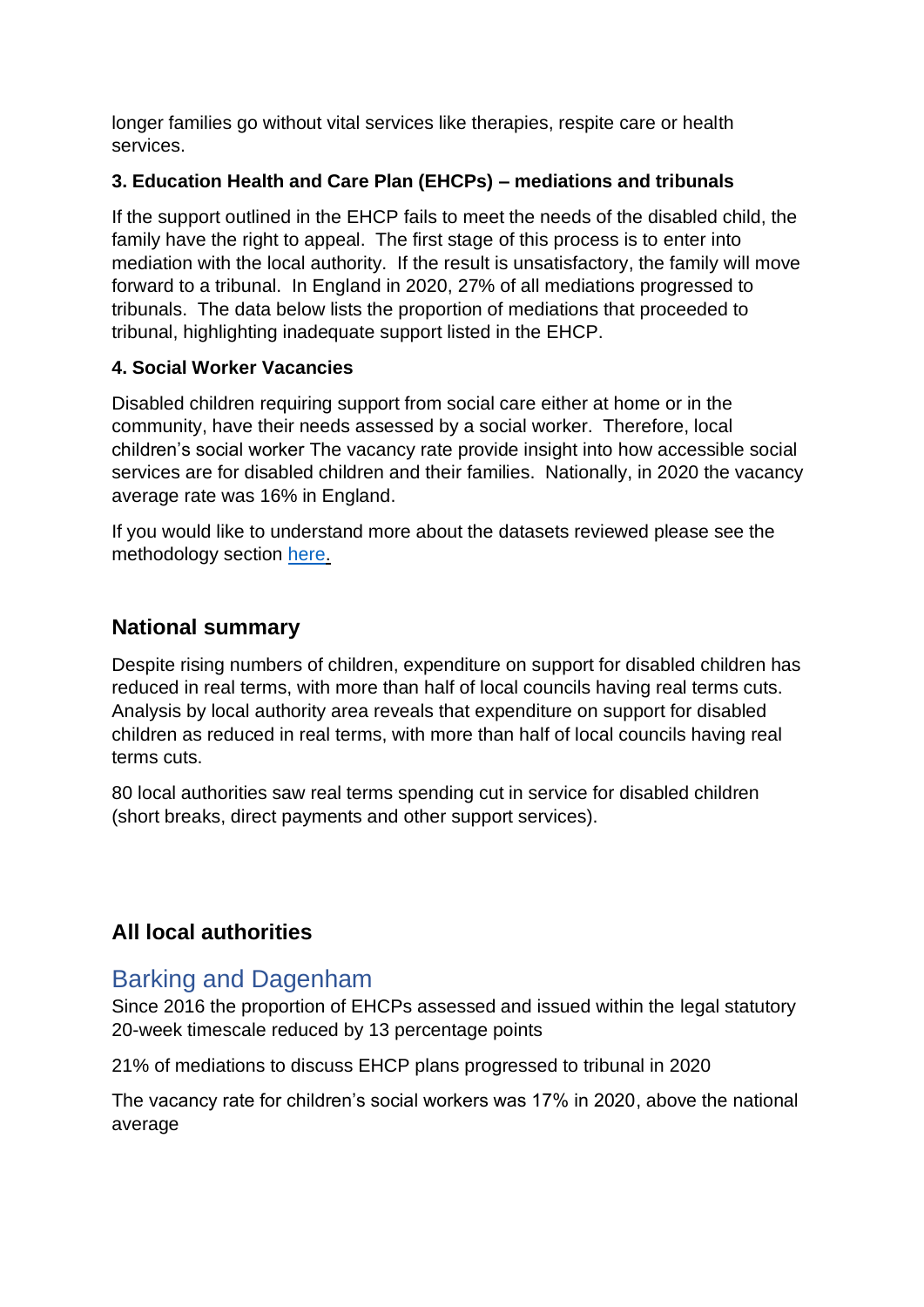# Barnet

There was a real terms spending cut of £865,000 on services for disabled children in Barnet, during the five years before the pandemic (2015-2020), equivalent to 12 extra support staff, every year over five years.

In 2020, the proportion of EHCPs assessed and issued within the legal statutory 20 week was above the national average but a slight decline illustrates that the rates were equivalent to 2017 levels.

29% of mediations to discuss EHCP plans progressed to tribunal in 2020, above the national average

The vacancy rate for children's social workers was 39% in 2020, above the national average

# **Barnsley**

There was a real terms spending cut of £13,000 on services for disabled children in Barnsley, during the five years before the pandemic (2015-2020).

7% of mediations to discuss EHCP plans progressed to tribunal in 2020

The vacancy rate for children's social workers was 12% in 2020

# Bath and North East Somerset

In 2020, the proportion of EHCPs assessed and issued within the legal statutory 20 week was equivalent to national average but a slight decline illustrates that the rates were equivalent to 2017 levels.

# Bedford Borough

88% of mediations to discuss EHCP plans progressed to tribunal in 2020, above the national average

The vacancy rate for children's social workers was 11% in 2020

#### **Bexley**

There was a real terms spending cut of £616,000 on services for disabled children in Bexley, during the five years before the pandemic (2015-2020), equivalent to 9 extra support staff every year, over five years.

Since 2016 the proportion of EHCPs assessed and issued within the legal statutory 20-week timescale reduced 2 percentage points

The vacancy rate for children's social workers was 14% in 2020

# Birmingham

There was a real terms spending cut of £1,900,000 on services for disabled children in Birmingham, during the five years before the pandemic (2015-2020), equivalent to 27 extra support staff every year over five years.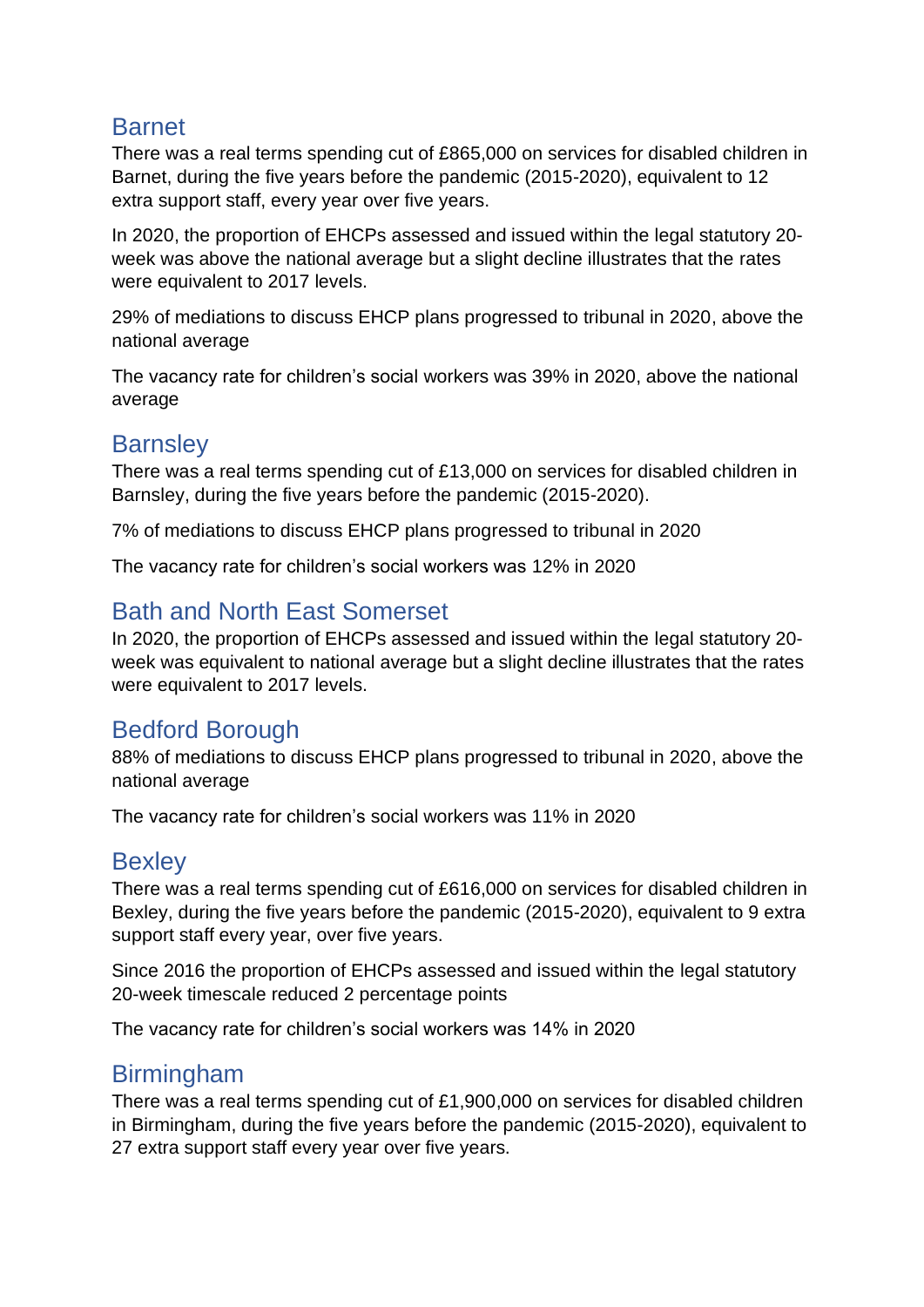Since 2016 the proportion of EHCPs assessed and issued within the legal statutory 20-week timescale reduced by 57 percentage points

9% of mediations to discuss EHCP plans progressed to tribunal in 2020

The vacancy rate for children's social workers was 27% in 2020, above the national average

# Blackburn with Darwen

In 2020, the proportion of EHCPs assessed and issued within the legal statutory 20 week was above the national average but a slight decline illustrates that the rates were equivalent to 2017 levels.

The vacancy rate for children's social workers was 12% in 2020

#### **Blackpool**

There was a real terms spending cut of £309,000 on services for disabled children in Blackpool, during the five years before the pandemic (2015-2020).

Since 2016 the proportion of EHCPs assessed and issued within the legal statutory 20-week timescale reduced 12 percentage points%

The vacancy rate for children's social workers was 14% in 2020

#### Bolton

Since 2016 the proportion of EHCPs assessed and issued within the legal statutory 20-week timescale reduced by 9 percentage points

The vacancy rate for children's social workers was 13% in 2020

# Bournemouth, Christchurch & Poole

The vacancy rate for children's social workers was 13% in 2020

#### Bracknell Forest

There was a real terms spending cut of £165,000 on services for disabled children in Bracknell Forest, during the five years before the pandemic (2015-2020).

Since 2016 the proportion of EHCPs assessed and issued within the legal statutory 20-week timescale reduced 72 percentage points

The vacancy rate for children's social workers was 14% in 2020

# **Bradford**

7% of mediations to discuss EHCP plans progressed to tribunal in 2020

The vacancy rate for children's social workers was 26% in 2020, above the national average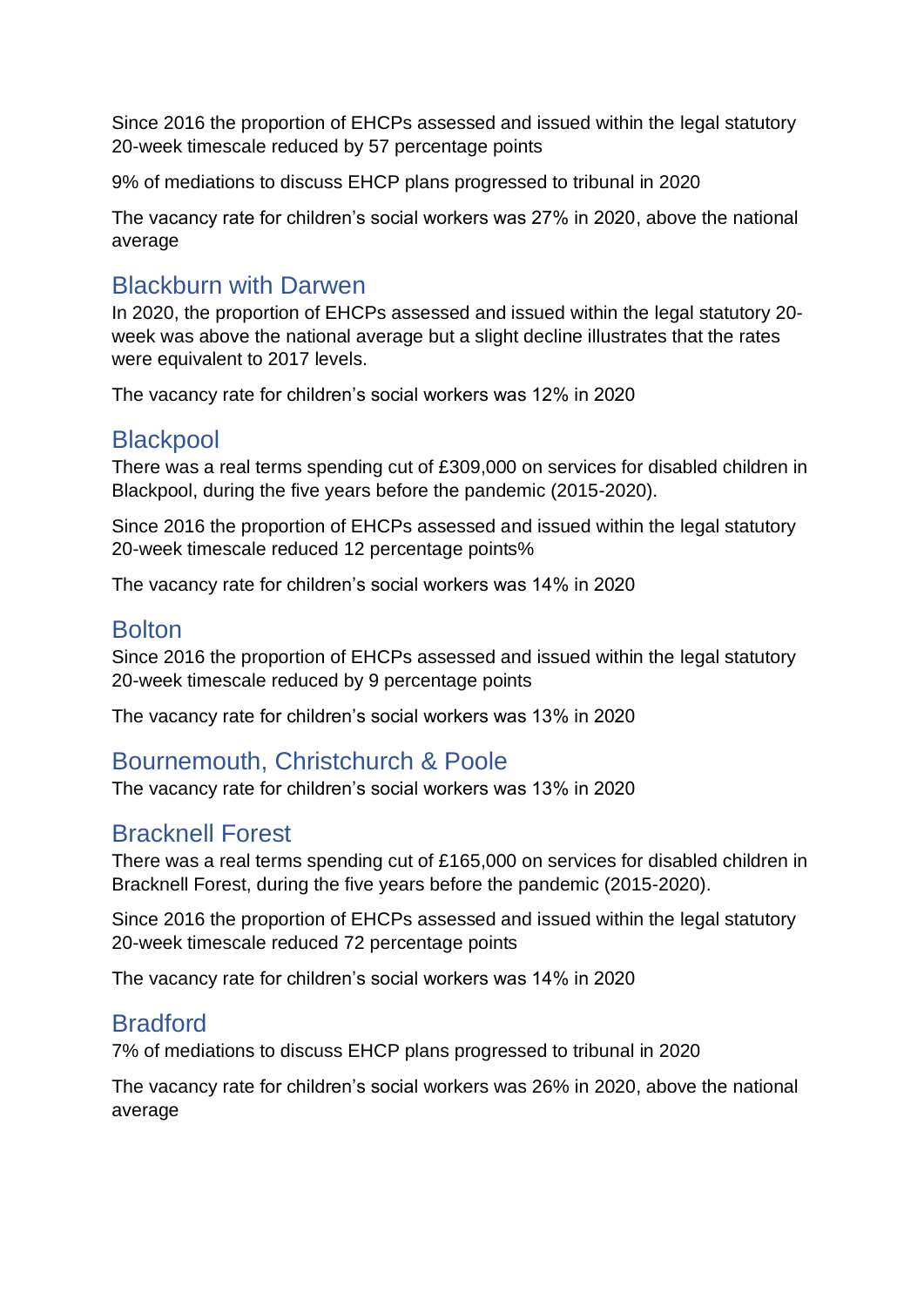# Brent

Since 2016 the proportion of EHCPs assessed and issued within the legal statutory 20-week timescale reduced by 10 percentage points

The vacancy rate for children's social workers was 26% in 2020, above the national average

# Brighton and Hove

There was a real terms spending cut of £206,000 on services for disabled children in Brighton and Hove, during the five years before the pandemic (2015-2020).

Since 2016 the proportion of EHCPs assessed and issued within the legal statutory 20-week timescale reduced 3 percentage points

13% of mediations to discuss EHCP plans progressed to tribunal in 2020

# Bristol, City of

There was a real terms spending cut of £295,000 on services for disabled children in Bristol, during the five years before the pandemic (2015-2020).

Since 2016 the proportion of EHCPs assessed and issued within the legal statutory 20-week timescale reduced by 74 percentage points

26% of mediations to discuss EHCP plans progressed to tribunal in 2020

# **Bromley**

In 2020, the proportion of EHCPs assessed and issued within the legal statutory 20 week was above the national average but a slight decline illustrates that the rates were equivalent to 2018 levels.

42% of mediations to discuss EHCP plans progressed to tribunal in 2020, above the national average

The vacancy rate for children's social workers was 24% in 2020, above the national average

# **Buckinghamshire**

There was a real terms spending cut of £661,000 on services for disabled children in Buckinghamshire, during the five years before the pandemic (2015-2020), equivalent to 9 extra support staff every year over five years

35% of mediations to discuss EHCP plans progressed to tribunal in 2020, above the national average

The vacancy rate for children's social workers was 33% in 2020, above the national average

# **Bury**

There was a real terms spending cut of £308,000 on services for disabled children in Bury, during the five years before the pandemic (2015-2020).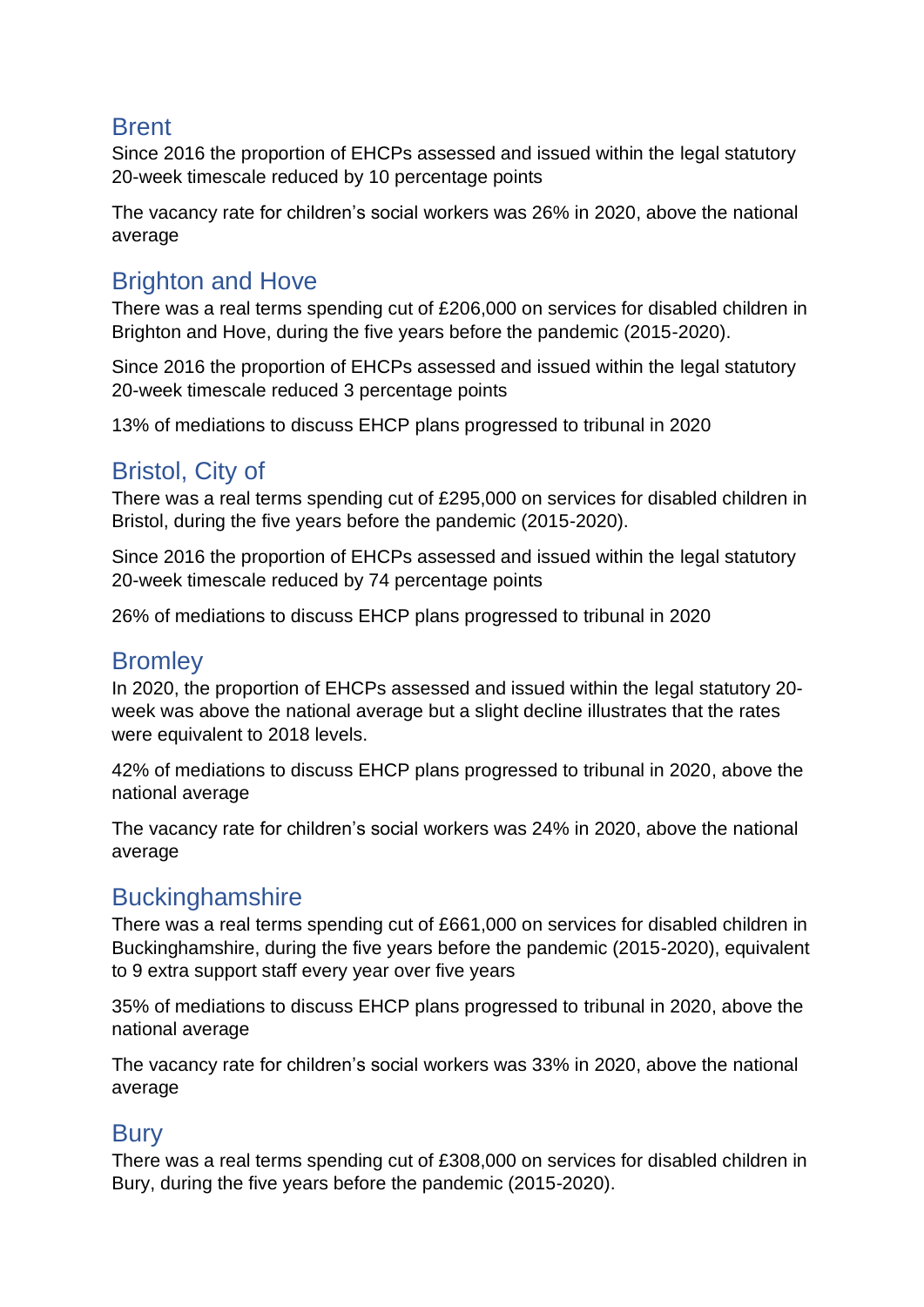Since 2016 the proportion of EHCPs assessed and issued within the legal statutory 20-week timescale reduced 73 percentage points

50% of mediations to discuss EHCP plans progressed to tribunal in 2020, above the national average

The vacancy rate for children's social workers was 20% in 2020, above the national average

# Calderdale

There was a real terms spending cut of £270,000 on services for disabled children in Calderdale, during the five years before the pandemic (2015-2020).

#### **Cambridgeshire**

Since 2016 the proportion of EHCPs assessed and issued within the legal statutory 20-week timescale reduced 10 percentage points

51% of mediations to discuss EHCP plans progressed to tribunal in 2020, above the national average

# **Camden**

There was a real terms spending cut of £171,000 on services for disabled children in Camden, during the five years before the pandemic (2015-2020).

100% of mediations to discuss EHCP plans progressed to tribunal in 2020, above the national average

# Central Bedfordshire

There was a real terms spending cut of £328,000 on services for disabled children in Central Bedfordshire, during the five years before the pandemic (2015-2020).

In 2020, the proportion of EHCPs assessed and issued within the legal statutory 20 week was above the national average but a slight decline illustrates that the rates were equivalent to 2017 levels.

24% of mediations to discuss EHCP plans progressed to tribunal in 2020, above the national average

The vacancy rate for children's social workers was 12% in 2020

# Cheshire East

There was a real terms spending cut of £365,000 on services for disabled children in Cheshire East, during the five years before the pandemic (2015-2020).

In 2020, the proportion of EHCPs assessed and issued was below the national average and rates were equivalent to 2017 levels.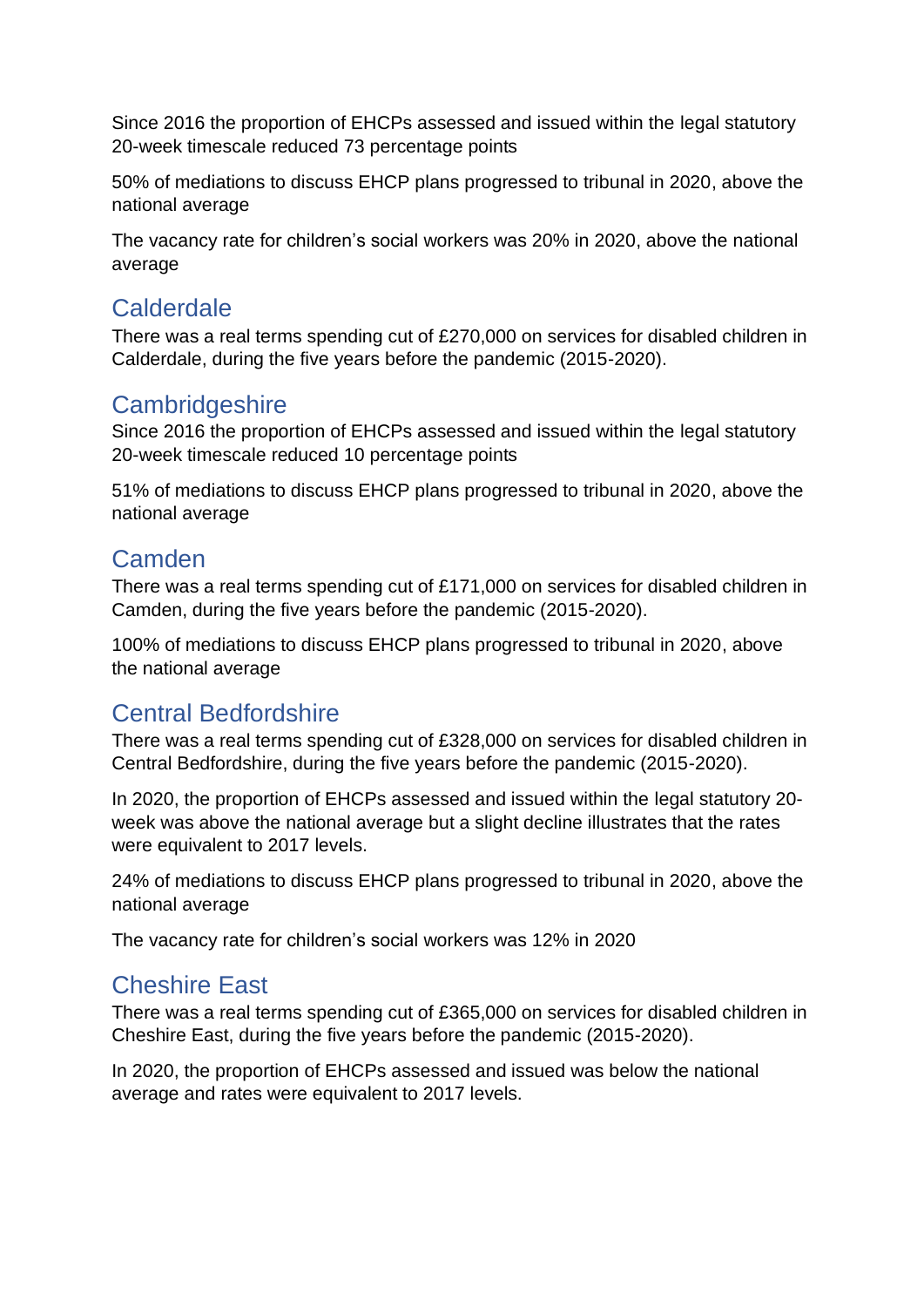# Cheshire West and Chester

There was a real terms spending cut of £986,000 on services for disabled children in Cheshire West and Chester, during the five years before the pandemic (2015-2020), equivalent to 14 extra support staff every year over five years

Since 2016 the proportion of EHCPs assessed and issued within the legal statutory 20-week timescale reduced 21 percentage points

47% of mediations to discuss EHCP plans progressed to tribunal in 2020, above the national average

# **Cornwall**

There was a real terms spending cut of £226,000 on services for disabled children in Cornwall, during the five years before the pandemic (2015-2020).

The vacancy rate for children's social workers was 17% in 2020, above the national average

# **Coventry**

In 2020, the proportion of EHCPs assessed and issued within the legal statutory 20 week was above the national average but a slight decline illustrates that the rates were equivalent to 2017 levels.

The vacancy rate for children's social workers was 14% in 2020

# **Croydon**

Since 2016 the proportion of EHCPs assessed and issued within the legal statutory 20-week timescale reduced 33 percentage points

44% of mediations to discuss EHCP plans progressed to tribunal in 2020, above the national average

The vacancy rate for children's social workers was 26% in 2020, above the national average

# **Cumbria**

There was a real terms spending cut of £2,800,000 on services for disabled children in Cumbria, during the five years before the pandemic (2015-2020), equivalent to 40 extra support staff, every year over 5 years.

In 2020, the proportion of EHCPs assessed and issued within the legal statutory 20 week was above the national average but a slight decline illustrates that the rates were equivalent to 2017 levels.

42% of mediations to discuss EHCP plans progressed to tribunal in 2020, above the national average

The vacancy rate for children's social workers was 14% in 2020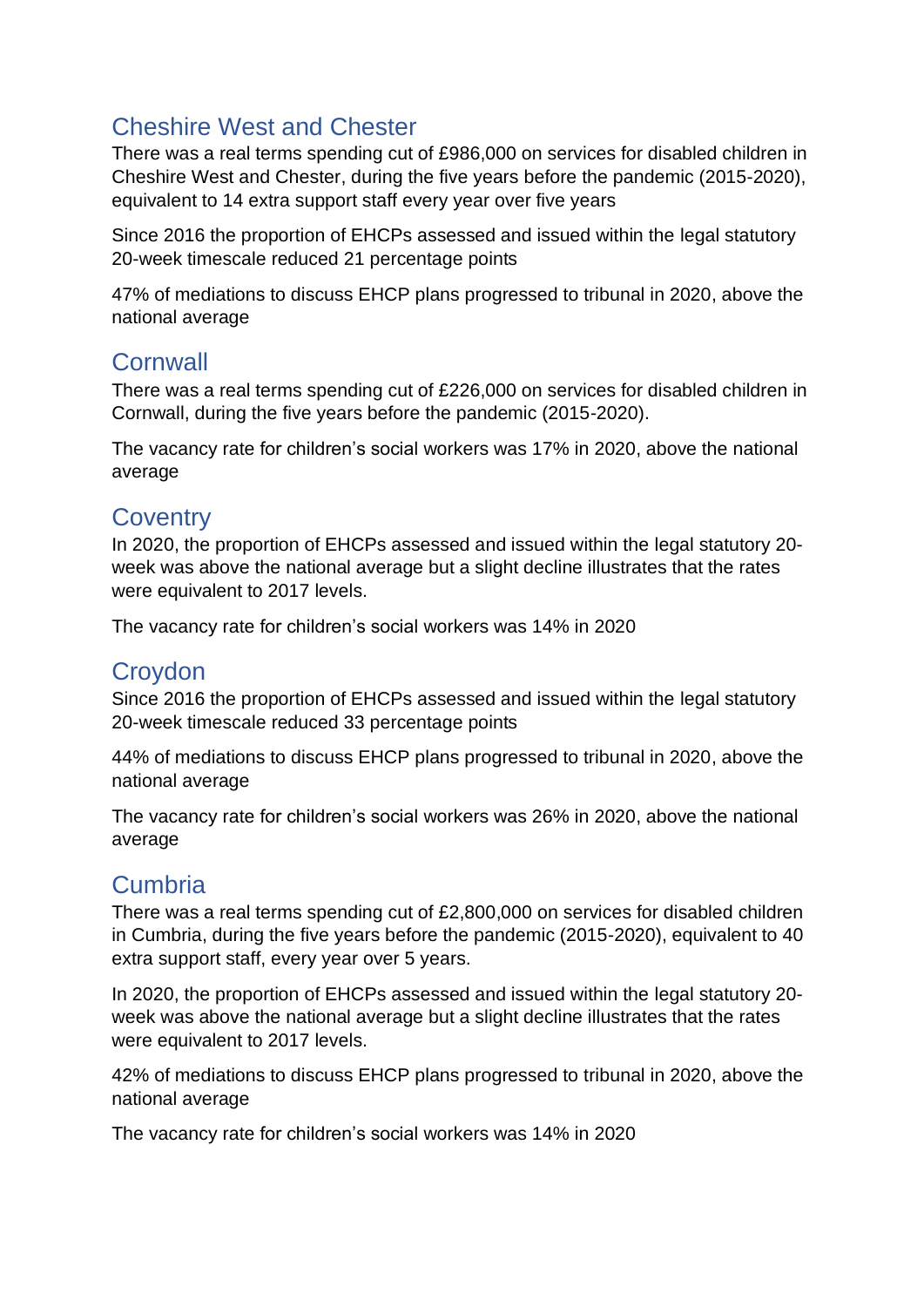# **Darlington**

There was a real terms spending cut of £3,600 on services for disabled children in Darlington, during the five years before the pandemic (2015-2020).

In 2020, the proportion of EHCPs assessed and issued within the legal statutory 20 week was above the national average but a slight decline illustrates that the rates were equivalent to 2019 levels.

# **Derby**

.

There was a real terms spending cut of £92,000 on services for disabled children in Derby, during the five years before the pandemic (2015-2020).

In 2020, the proportion of EHCPs assessed and issued within the legal statutory 20 week was below the national average, with just 23% of assessments issued within the legal statutory timescale

37% of mediations to discuss EHCP plans progressed to tribunal in 2020, above the national average

# **Derbyshire**

There was a real terms spending cut of £1,400,000 on services for disabled children in Derbyshire, during the five years before the pandemic (2015-2020). That's the equivalent to 20 extra support staff every year, over five years.

38% of mediations to discuss EHCP plans progressed to tribunal in 2020, above the national average

The vacancy rate for children's social workers was 12% in 2020

# Devon

21% of mediations to discuss EHCP plans progressed to tribunal in 2020

The vacancy rate for children's social workers was 23% in 2020, above the national average

# **Doncaster**

There was a real terms spending cut of £1,300,000 on services for disabled children in Doncaster, during the five years before the pandemic (2015-2020). That's the equivalent of 19 extra support staff every year over five years

Since 2016 the proportion of EHCPs assessed and issued within the legal statutory 20-week timescale reduced by 26 percentage points

28% of mediations to discuss EHCP plans progressed to tribunal in 2020, above the national average

The vacancy rate for children's social workers was 18% in 2020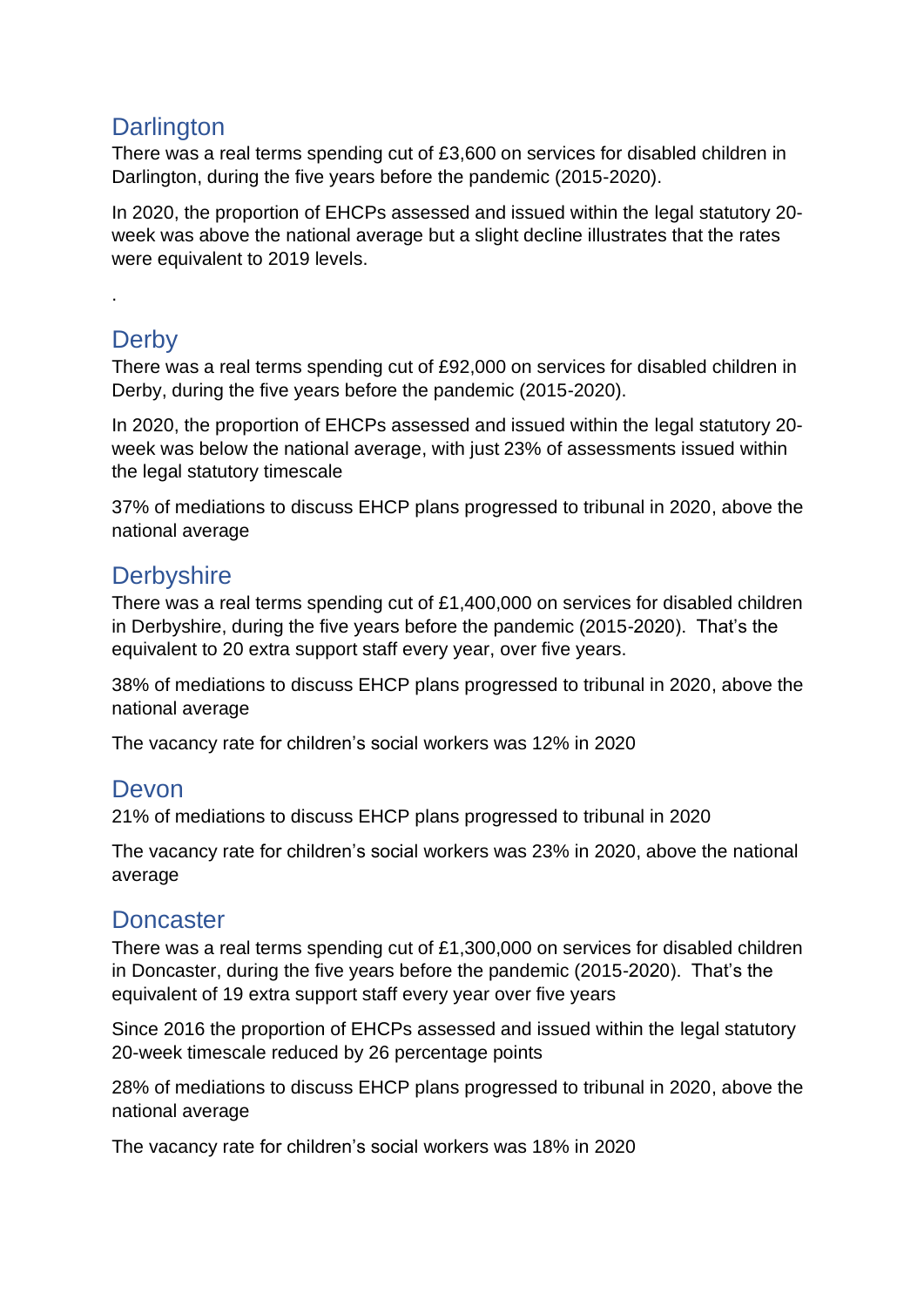# **Dorset**

7% of mediations to discuss EHCP plans progressed to tribunal in 2020

The vacancy rate for children's social workers was 16% in 2020

# **Dudley**

There was a real terms spending cut of £250,000 on services for disabled children in Dudley, during the five years before the pandemic (2015-2020).

Since 2016 the proportion of EHCPs assessed and issued within the legal statutory 20-week timescale reduced 57 percentage points

17% of mediations to discuss EHCP plans progressed to tribunal in 2020

The vacancy rate for children's social workers was 25% in 2020, above the national average

# Durham

There was a real terms spending cut of £1.5 million on services for disabled children in Durham, during the five years before the pandemic (2015-2020), equivalent to 21 extra support staff every year over five years

Since 2016 the proportion of EHCPs assessed and issued within the legal statutory 20-week timescale reduced 13 percentage points

18% of mediations to discuss EHCP plans progressed to tribunal in 2020

The vacancy rate for children's social workers was 11% in 2020

# Ealing

In 2020, the proportion of EHCPs assessed and issued within the legal statutory 20 week was above the national average but a slight decline illustrates that the rates were equivalent to 2019 levels.

20% of mediations to discuss EHCP plans progressed to tribunal in 2020

The vacancy rate for children's social workers was 30% in 2020, above the national average

# East Riding of Yorkshire

20% of mediations to discuss EHCP plans progressed to tribunal in 2020

# East Sussex

There was a real terms spending cut of £2.3 million on services for disabled children in East Sussex, during the five years before the pandemic (2015-2020), equivalent to 33 extra support staff every year over five years

42% of mediations to discuss EHCP plans progressed to tribunal in 2020, above the national average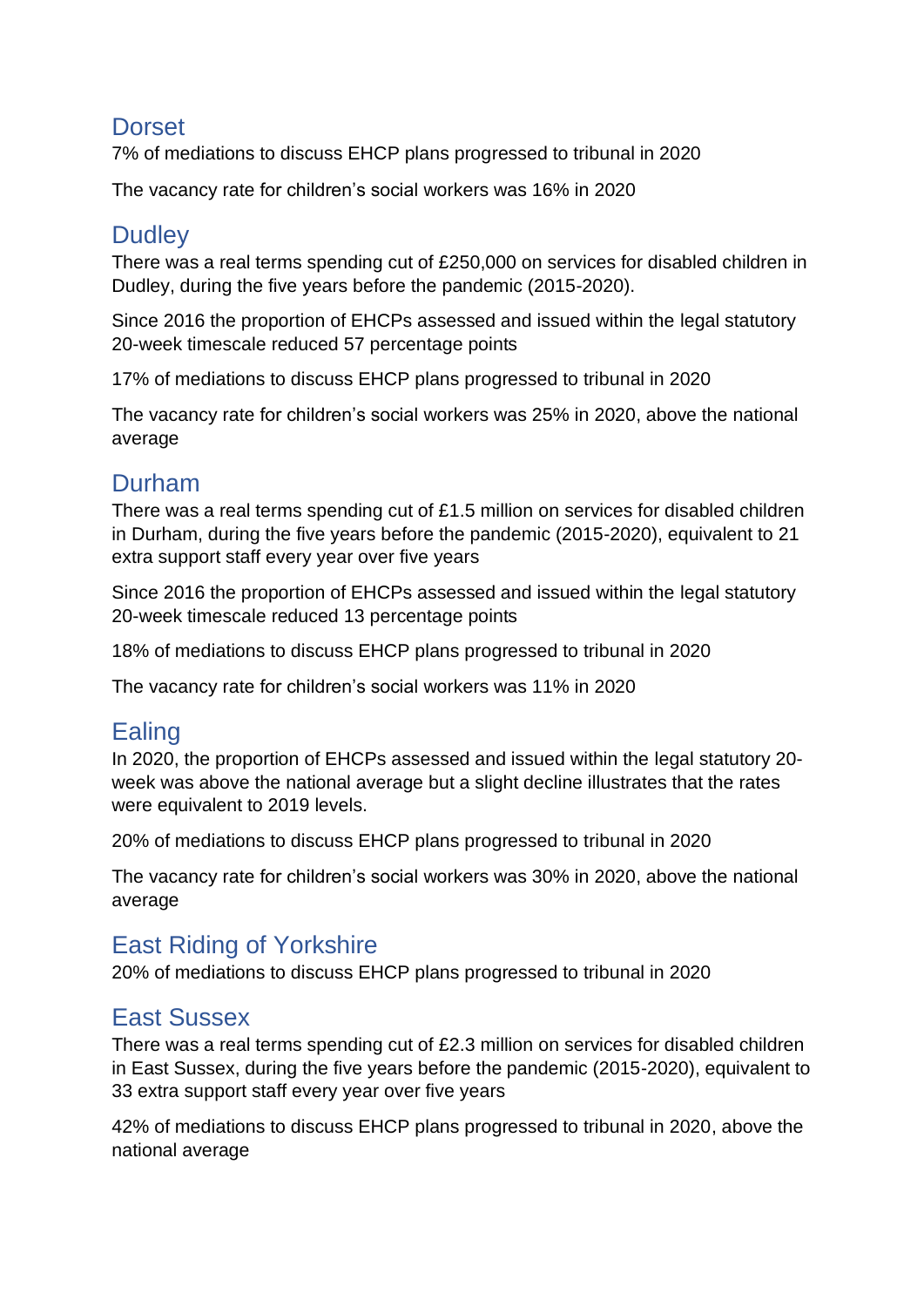# Enfield

42% of mediations to discuss EHCP plans progressed to tribunal in 2020, above the national average

The vacancy rate for children's social workers was 18% in 2020, above the national average

#### Essex

There was a real terms spending cut of £700,000 on services for disabled children in Essex, during the five years before the pandemic (2015-2020), equivalent to 10 extra support staff every year over five years.

Since 2016 the proportion of EHCPs assessed and issued within the legal statutory 20-week timescale reduced 5 percentage points

32% of mediations to discuss EHCP plans progressed to tribunal in 2020, above the national average

The vacancy rate for children's social workers was 13% in 2020

# **Gateshead**

There was a real terms spending cut of £106,000 on services for disabled children in Gateshead, during the five years before the pandemic (2015-2020).

In 2020, the proportion of EHCPs assessed and issued within the legal statutory 20 week was above the national average but a slight decline illustrates that the rates were equivalent to 2019 levels.

73% of mediations to discuss EHCP plans progressed to tribunal in 2020, above the national average

#### **Gloucestershire**

There was a real terms spending cut of £290,000 on services for disabled children in Gloucestershire, during the five years before the pandemic (2015-2020).

Since 2016 the proportion of EHCPs assessed and issued within the legal statutory 20-week timescale reduced 24 percentage points

10% of mediations to discuss EHCP plans progressed to tribunal in 2020

The vacancy rate for children's social workers was 16% in 2020

#### **Greenwich**

There was a real terms spending cut of £914,000 on services for disabled children in Greenwich, during the five years before the pandemic (2015-2020), equivalent to 13 extra support staff every year over five years

In 2020, the proportion of EHCPs assessed and issued within the legal statutory 20 week timescale returned to the previous year levels with just 40% of assessments approved within the legal statutory timescale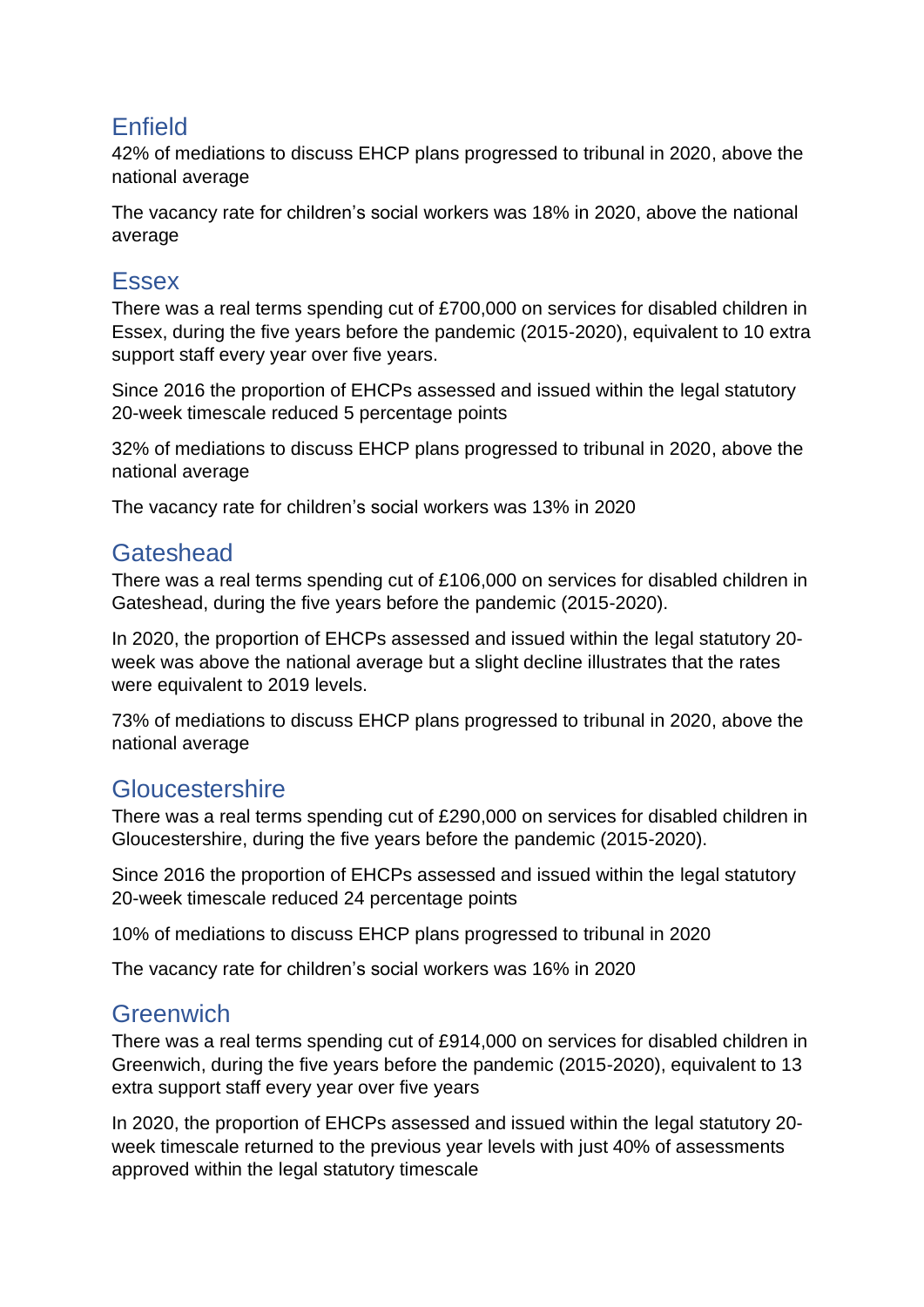36% of mediations to discuss EHCP plans progressed to tribunal in 2020, above the national average

#### **Hackney**

Since 2016 the proportion of EHCPs assessed and issued within the legal statutory 20-week timescale reduced 10 percentage points

The vacancy rate for children's social workers was 23% in 2020, above the national average

# **Halton**

There was a real terms spending cut of £372,000 on services for disabled children in Halton, during the five years before the pandemic (2015-2020)

Since 2016 the proportion of EHCPs assessed and issued within the legal statutory 20-week timescale reduced 5 percentage points

13% of mediations to discuss EHCP plans progressed to tribunal in 2020

The vacancy rate for children's social workers was 21% in 2020, above the national average

#### Hammersmith and Fulham

13% of mediations to discuss EHCP plans progressed to tribunal in 2020

# **Hampshire**

There was a real terms spending cut of £2.7 million on services for disabled children in Hampshire, during the five years before the pandemic (2015-2020), equivalent to 39 extra support staff every year over five years

Since 2016 the proportion of EHCPs assessed and issued within the legal statutory 20-week timescale reduced 3 percentage points

34% of mediations to discuss EHCP plans progressed to tribunal in 2020, above the national average

The vacancy rate for children's social workers was 10% in 2020

# **Haringey**

There was a real terms spending cut of £773,000 on services for disabled children in Haringey, during the five years before the pandemic (2015-2020), equivalent to 11 extra support staff every year over five years

In 2020, the proportion of EHCPs assessed and issued within the legal statutory 20 week was above the national average but a slight decline illustrates that the rates were equivalent to 2019 levels.

The vacancy rate for children's social workers was 32% in 2020, above the national average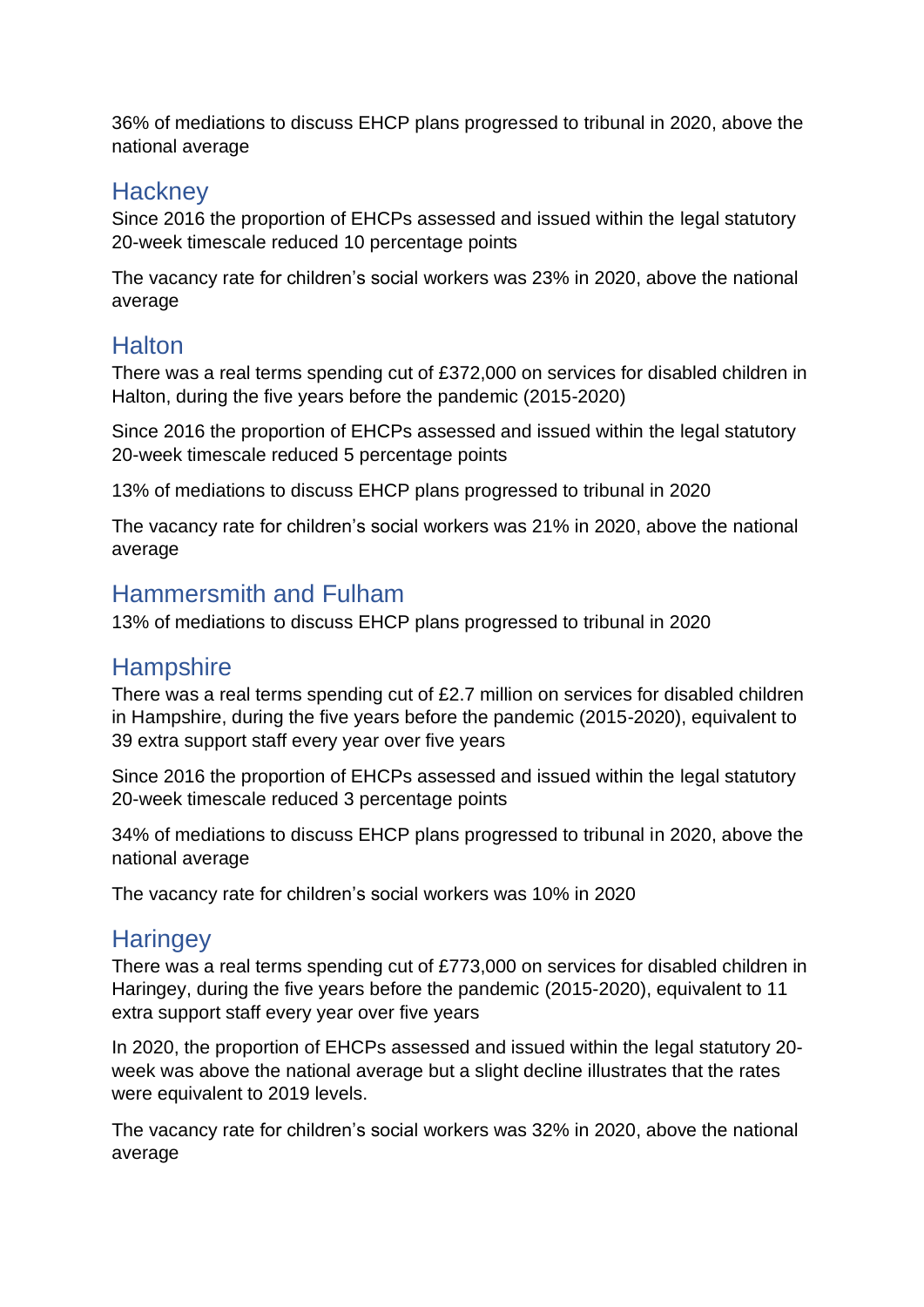# Harrow

Since 2016 the proportion of EHCPs assessed and issued within the legal statutory 20-week timescale reduced 47 percentage points

The vacancy rate for children's social workers was 19% in 2020, above the national average

# **Hartlepool**

100% of mediations to discuss EHCP plans progressed to tribunal in 2020, above the national average

# **Havering**

Since 2016 the proportion of EHCPs assessed and issued within the legal statutory 20-week timescale reduced 19 percentage points

The vacancy rate for children's social workers was 28% in 2020, above the national average

# **Herefordshire**

In 2020, the proportion of EHCPs assessed and issued within the legal statutory 20 week was above the national average but a slight decline illustrates that the rates were equivalent to 2018 levels.

The vacancy rate for children's social workers was 28% in 2020, above the national average

# **Hertfordshire**

There was a real terms spending cut of £3.3 million on services for disabled children in Hertfordshire, during the five years before the pandemic (2015-2020), the equivalent of 47 extra support staff every year over five years

Since 2016 the proportion of EHCPs assessed and issued within the legal statutory 20-week timescale reduced 17 percentage points

# **Hillingdon**

Since 2016 the proportion of EHCPs assessed and issued within the legal statutory 20-week timescale reduced 64 percentage points

12% of mediations to discuss EHCP plans progressed to tribunal in 2020

The vacancy rate for children's social workers was 33% in 2020, above the national average

# **Hounslow**

There was a real terms spending cut of £182,000 on services for disabled children in Hounslow, during the five years before the pandemic (2015-2020).

11% of mediations to discuss EHCP plans progressed to tribunal in 2020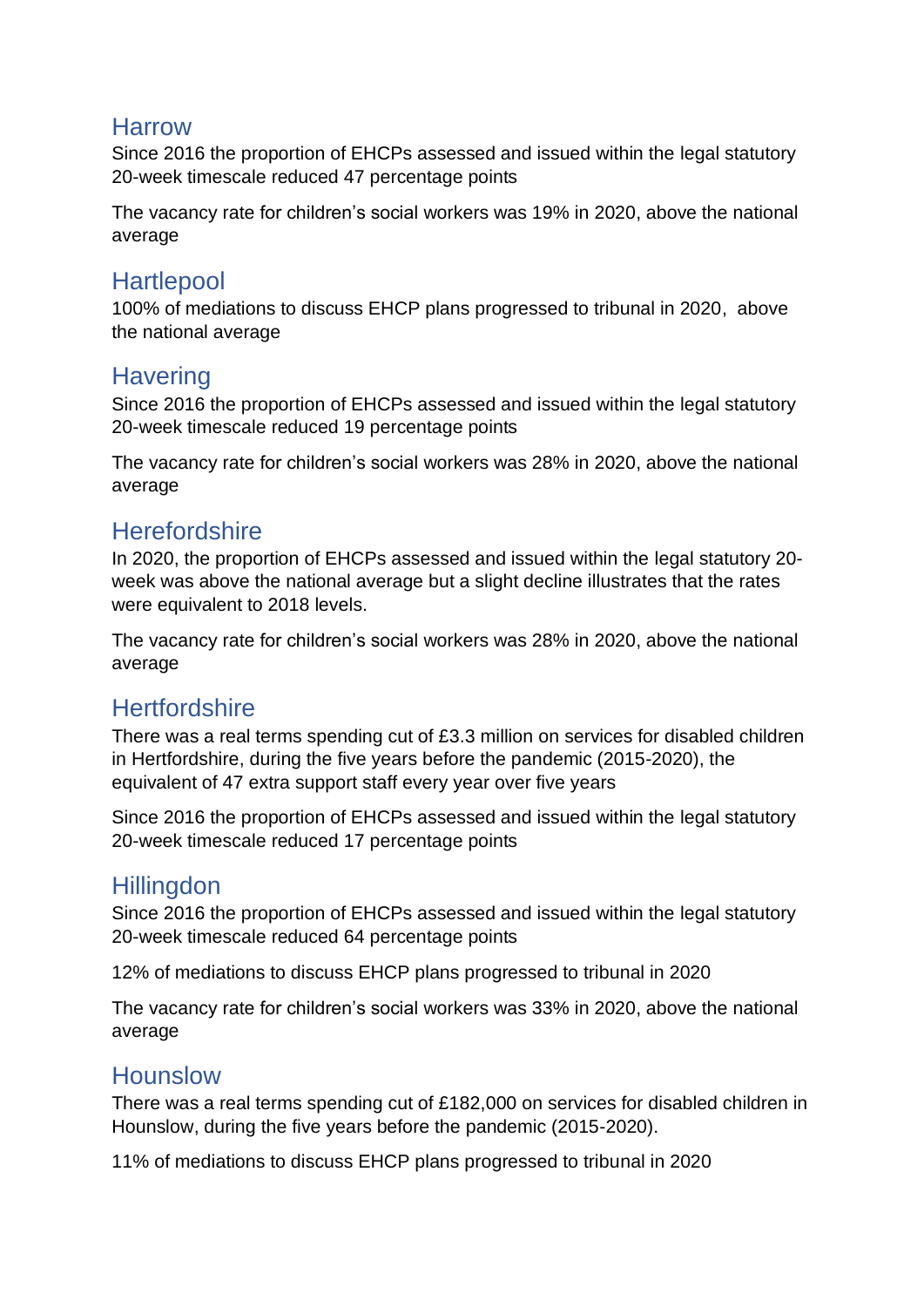The vacancy rate for children's social workers was 20% in 2020, above the national average

# Isle of Wight

There was a real terms spending cut of £196,000 on services for disabled children in Isle of Wight, during the five years before the pandemic (2015-2020).

# Isle of Scilly

There was a real terms spending cut of £4,900 on services for disabled children in Isle of Scilly, during the five years before the pandemic (2015-2020).

The vacancy rate for children's social workers was 50% in 2020, above the national average

# **Islington**

In 2020, the proportion of EHCPs assessed and issued within the legal statutory 20 week was below the national average with just 55% of assessments completed within the legal statutory timescale.

9% of mediations to discuss EHCP plans progressed to tribunal in 2020

The vacancy rate for children's social workers was 16% in 2020

# Kensington and Chelsea

There was a real terms spending cut of £829,000 on services for disabled children in Kensington and Chelsea, during the five years before the pandemic (2015-2020), equivalent to 12 extra support staff every year over five years

Since 2016 the proportion of EHCPs assessed and issued within the legal statutory 20-week timescale reduced 54 percentage points

17% of mediations to discuss EHCP plans progressed to tribunal in 2020

# Kent

There was a real terms spending cut of £1.3 million on services for disabled children in Kent, during the five years before the pandemic (2015-2020), equivalent to 19 extra support staff every year over five years

19% of mediations to discuss EHCP plans progressed to tribunal in 2020

# Kingston upon Hull, City of

There was a real terms spending cut of £1.6 million on services for disabled children in Kingston upon Hull, during the five years before the pandemic (2015-2020), equivalent to 23 extra support staff every year over five years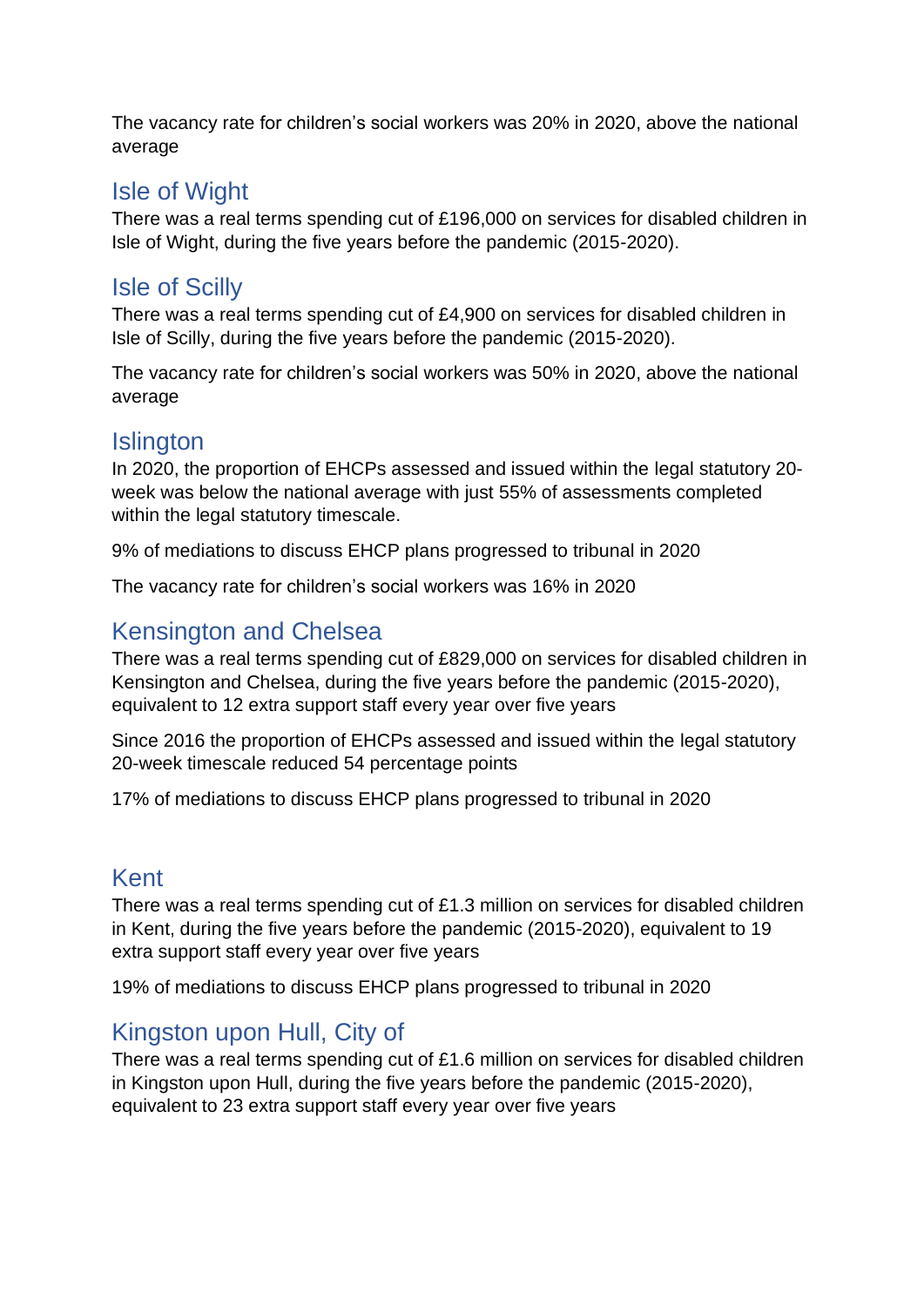In 2020, the proportion of EHCPs assessed and issued within the legal statutory 20 week was above the national average but a slight decline illustrates that the rates were equivalent to 2017 levels.

17% of mediations to discuss EHCP plans progressed to tribunal in 2020

The vacancy rate for children's social workers was 12% in 2020

#### Kingston upon Thames

Since 2016 the proportion of EHCPs assessed and issued within the legal statutory 20-week timescale reduced 7 percentage points

The vacancy rate for children's social workers was 12% in 2020

#### **Kirklees**

There was a real terms spending cut of £648,000 on services for disabled children in Kirklees, during the five years before the pandemic (2015-2020), equivalent to 9 extra support staff every year over five years.

29% of mediations to discuss EHCP plans progressed to tribunal in 2020, above the national average

#### Knowsley

There was a real terms spending cut of £139,000 on services for disabled children in Knowsley, during the five years before the pandemic (2015-2020).

Since 2016 the proportion of EHCPs assessed and issued within the legal statutory 20-week timescale reduced 19 percentage points

14% of mediations to discuss EHCP plans progressed to tribunal in 2020

#### Lambeth

In 2020, the proportion of EHCPs assessed and issued within the legal statutory 20 week timescale returned to the previous years' levels

7% of mediations to discuss EHCP plans progressed to tribunal in 2020

The vacancy rate for children's social workers was 37% in 2020, above the national average

# Lancashire

There was a real terms spending cut of £653,000 on services for disabled children in Lancashire, during the five years before the pandemic (2015-2020), equivalent to 9 extra support staff every year over five years

47% of mediations to discuss EHCP plans progressed to tribunal in 2020, above the national average

The vacancy rate for children's social workers was 25% in 2020, above the national average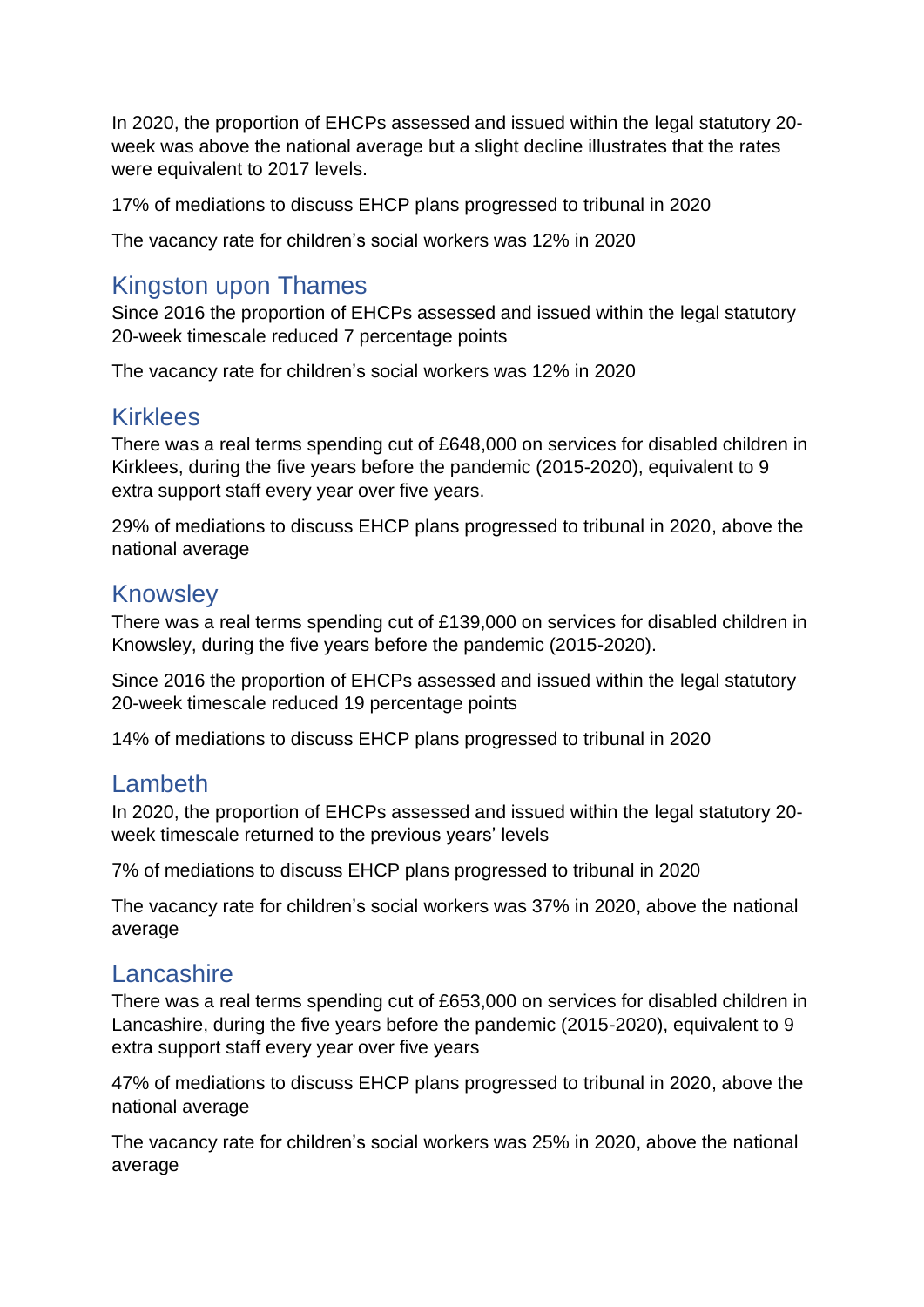#### Leeds

26% of mediations to discuss EHCP plans progressed to tribunal in 2020

The vacancy rate for children's social workers was 10% in 2020

#### **Leicester**

Since 2016 the proportion of EHCPs assessed and issued within the legal statutory 20-week timescale reduced 26 percentage points

The vacancy rate for children's social workers was 17% in 2020, above the national average

# **Leicestershire**

Since 2016 the proportion of EHCPs assessed and issued within the legal statutory 20-week timescale reduced 18 percentage points

19% of mediations to discuss EHCP plans progressed to tribunal in 2020

The vacancy rate for children's social workers was 11% in 2020

#### Lewisham

There was a real terms spending cut of £408,000 on services for disabled children in Lewisham, during the five years before the pandemic (2015-2020).

Since 2016 the proportion of EHCPs assessed and issued within the legal statutory 20-week timescale reduced 2 percentage points

56% of mediations to discuss EHCP plans progressed to tribunal in 2020, above the national average

# **Lincolnshire**

There was a real terms spending cut of £1,188,000 on services for disabled children in Lincolnshire, during the five years before the pandemic (2015-2020), equivalent to 17 support staff every year for five years

Since 2016 the proportion of EHCPs assessed and issued within the legal statutory 20-week timescale reduced 27 percentage points

24% of mediations to discuss EHCP plans progressed to tribunal in 2020

# **Liverpool**

There was a real terms spending cut of £159,000 on services for disabled children in Liverpool, during the five years before the pandemic (2015-2020).

Since 2016 the proportion of EHCPs assessed and issued within the legal statutory 20-week timescale reduced 3 percentage points

45% of mediations to discuss EHCP plans progressed to tribunal in 2020, above the national average

The vacancy rate for children's social workers was 11% in 2020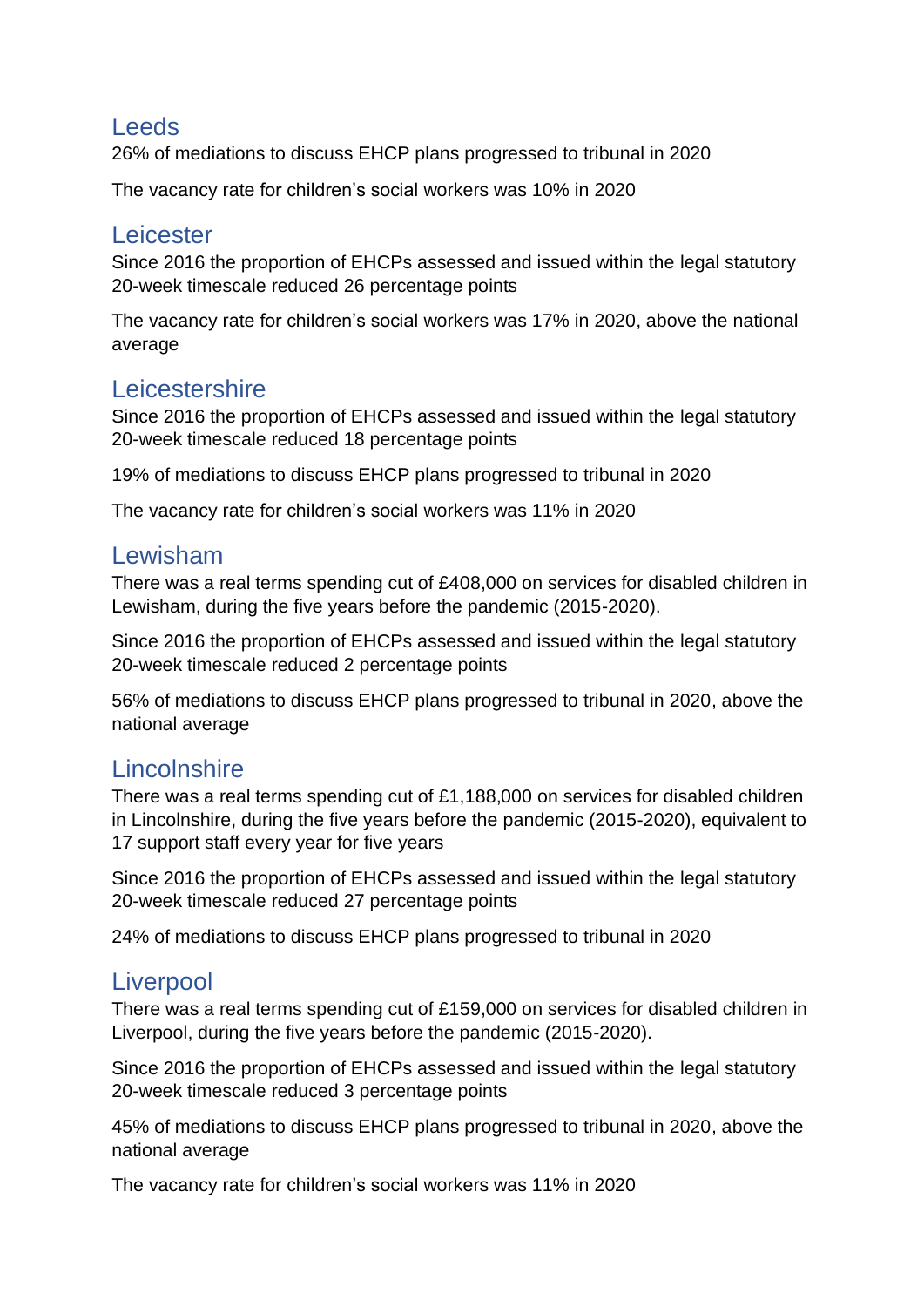#### Luton

Since 2016 the proportion of EHCPs assessed and issued within the legal statutory 20-week timescale reduced 12 percentage points

38% of mediations to discuss EHCP plans progressed to tribunal in 2020, above the national average

The vacancy rate for children's social workers was 37% in 2020, above the national average

# **Manchester**

There was a real terms spending cut of £75,000 on services for disabled children in Manchester, during the five years before the pandemic (2015-2020).

Since 2016 the proportion of EHCPs assessed and issued within the legal statutory 20-week timescale reduced 3 percentage points

24% of mediations to discuss EHCP plans progressed to tribunal in 2020

The vacancy rate for children's social workers was 17% in 2020, above the national average

# **Medway**

Since 2016 the proportion of EHCPs assessed and issued within the legal statutory 20-week timescale reduced 24 percentage points

28% of mediations to discuss EHCP plans progressed to tribunal in 2020, above the national average

The vacancy rate for children's social workers was 29% in 2020, above the national average

# **Merton**

There was a real terms spending cut of £783,000 on services for disabled children in Merton, during the five years before the pandemic (2015-2020), equivalent to 11 extra support staff every year over five years

In 2020, the proportion of EHCPs assessed and issued within the legal statutory 20 week was below the national average, with just 39.6% of assessments completed within the legal statutory timescale.

The vacancy rate for children's social workers was 16% in 2020

# Middlesbrough

There was a real terms spending cut of £86,000 on services for disabled children in Middlesbrough, during the five years before the pandemic (2015-2020).

25% of mediations to discuss EHCP plans progressed to tribunal in 2020

The vacancy rate for children's social workers was 16% in 2020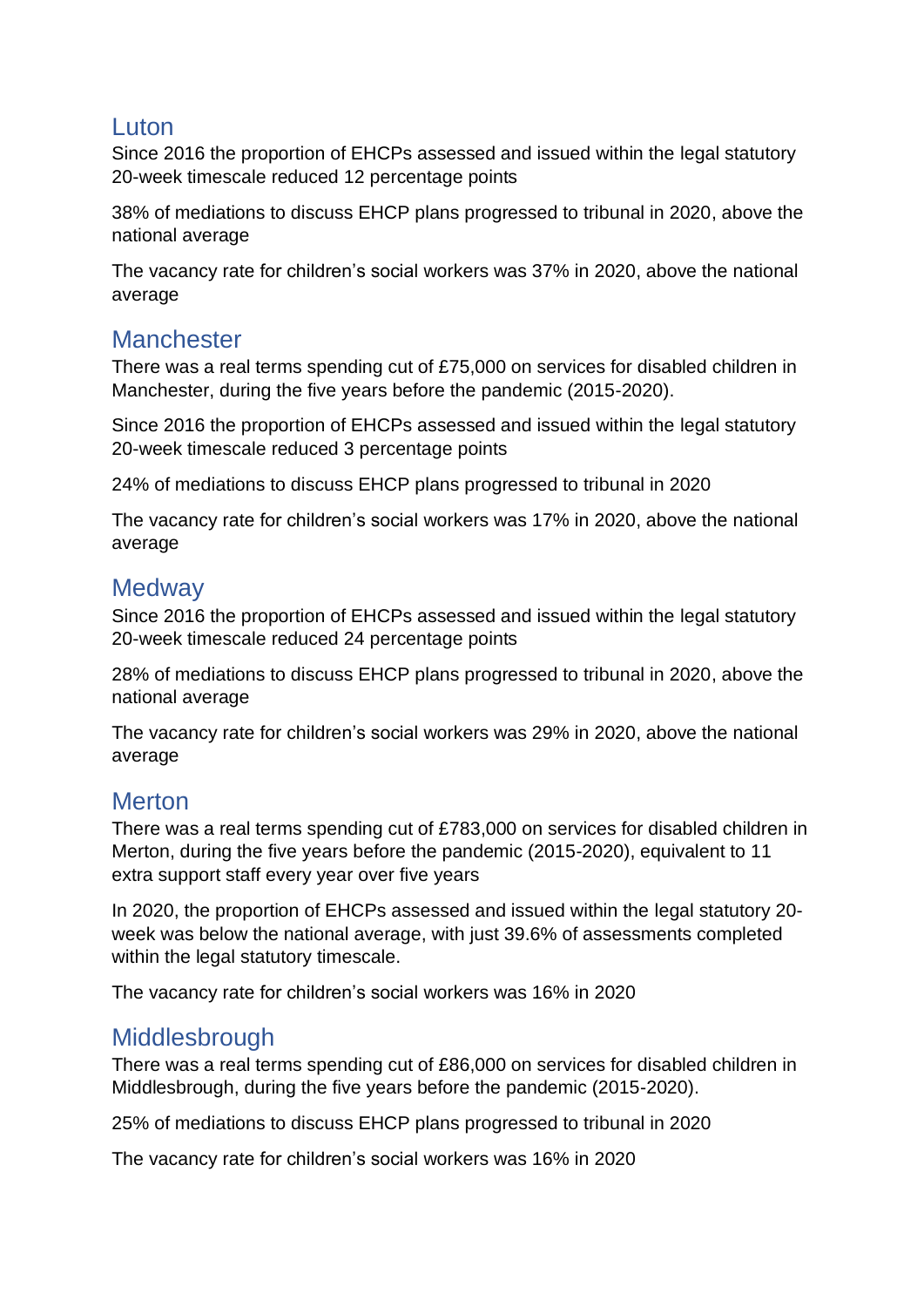# Milton Keynes

Since 2016 the proportion of EHCPs assessed and issued within the legal statutory 20-week timescale reduced 9 percentage points

The vacancy rate for children's social workers was 10% in 2020

# Newcastle upon Tyne

Since 2016 the proportion of EHCPs assessed and issued within the legal statutory 20-week timescale reduced 42 percentage points, above the national average

#### Newham

There was a real terms spending cut of £200,000 on services for disabled children in Newham, during the five years before the pandemic (2015-2020).

Since 2016 the proportion of EHCPs assessed and issued within the legal statutory 20-week timescale reduced 19 percentage points

46% of mediations to discuss EHCP plans progressed to tribunal in 2020, above the national average

The vacancy rate for children's social workers was 55% in 2020, above the national average

# Norfolk

There was a real terms spending cut of £655,000 on services for disabled children in Norfolk, during the five years before the pandemic (2015-2020), equivalent to 9 extra support staff every year over five years

28% of mediations to discuss EHCP plans progressed to tribunal in 2020, above the national average

The vacancy rate for children's social workers was 12% in 2020

# North East Lincolnshire

67% of mediations to discuss EHCP plans progressed to tribunal in 2020, above the national average

The vacancy rate for children's social workers was 28% in 2020, above the national average

# North Lincolnshire

There was a real terms spending cut of £258,000 on services for disabled children in North Lincolnshire, during the five years before the pandemic (2015-2020).

Since 2016 the proportion of EHCPs assessed and issued within the legal statutory 20-week timescale reduced 40 percentage points

The vacancy rate for children's social workers was 11% in 2020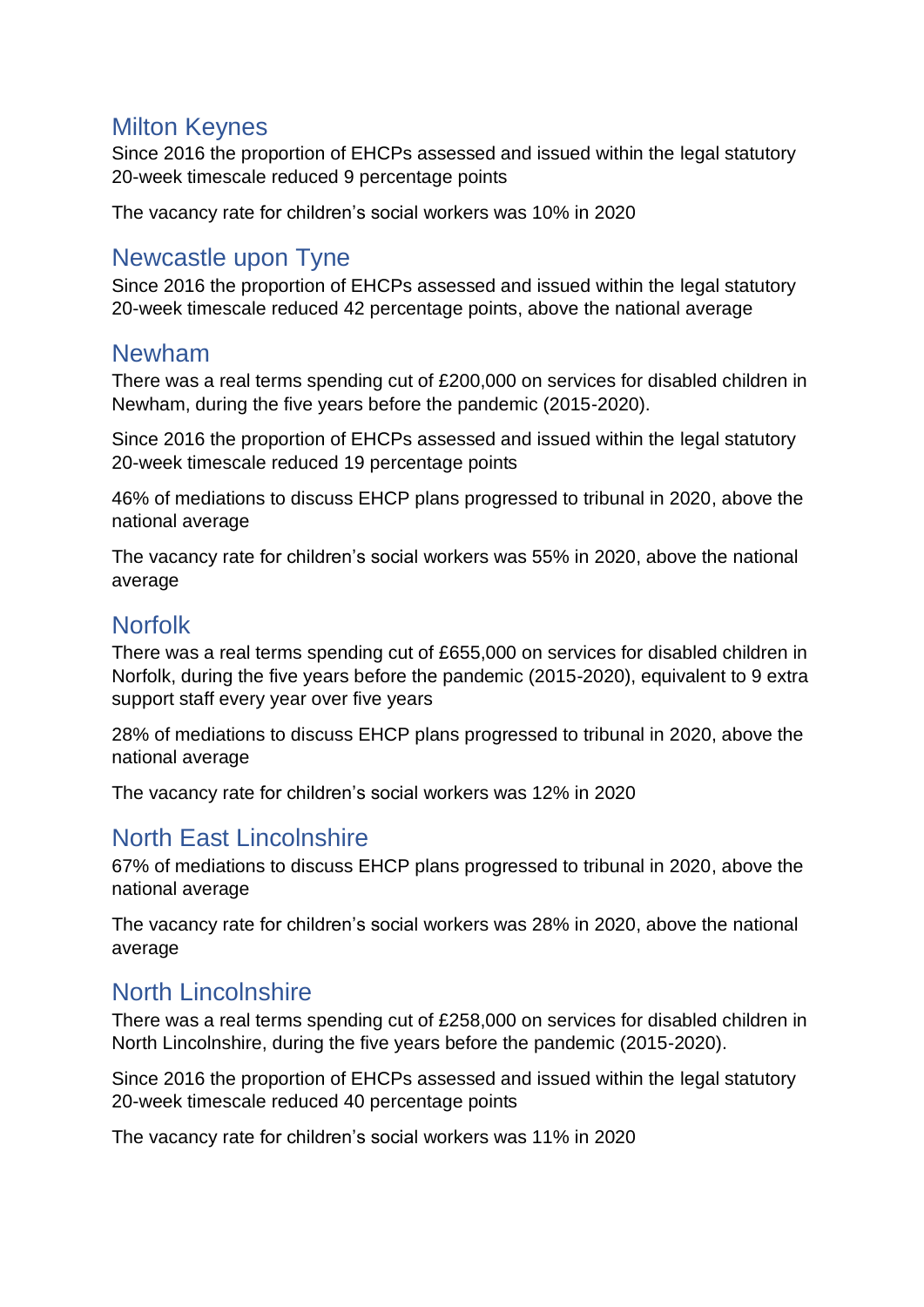# North Northamptonshire

*The data here is for Northamptonshire County Council, which was the responsible council until 2021.*

There was a real terms spending cut of £360,000 on services for disabled children in Northamptonshire, during the five years before the pandemic (2015-2020).

Since 2016 the proportion of EHCPs assessed and issued within the legal statutory 20-week timescale reduced 72 percentage points

27% of mediations to discuss EHCP plans progressed to tribunal in 2020

The vacancy rate for children's social workers was 27% in 2020, above the national average

# North Somerset

Since 2016 the proportion of EHCPs assessed and issued within the legal statutory 20-week timescale reduced 48 percentage points

The vacancy rate for children's social workers was 14% in 2020

# North Tyneside

There was a real terms spending cut of £49,000 on services for disabled children in North Tyneside, during the five years before the pandemic (2015-2020).

Since 2016 the proportion of EHCPs assessed and issued within the legal statutory 20-week timescale reduced 23 percentage points

33% of mediations to discuss EHCP plans progressed to tribunal in 2020, above the national average

# North Yorkshire

There was a real terms spending cut of £1.6 million on services for disabled children in North Yorkshire, during the five years before the pandemic (2015-2020), equivalent to 23 extra support staff every year over five years

Since 2016 the proportion of EHCPs assessed and issued within the legal statutory 20-week timescale reduced 49 percentage points

14% of mediations to discuss EHCP plans progressed to tribunal in 2020

#### **Northamptonshire**

There was a real terms spending cut of £360,000 on services for disabled children in Northamptonshire, during the five years before the pandemic (2015-2020).

Since 2016 the proportion of EHCPs assessed and issued within the legal statutory 20-week timescale reduced 72 percentage points

27% of mediations to discuss EHCP plans progressed to tribunal in 2020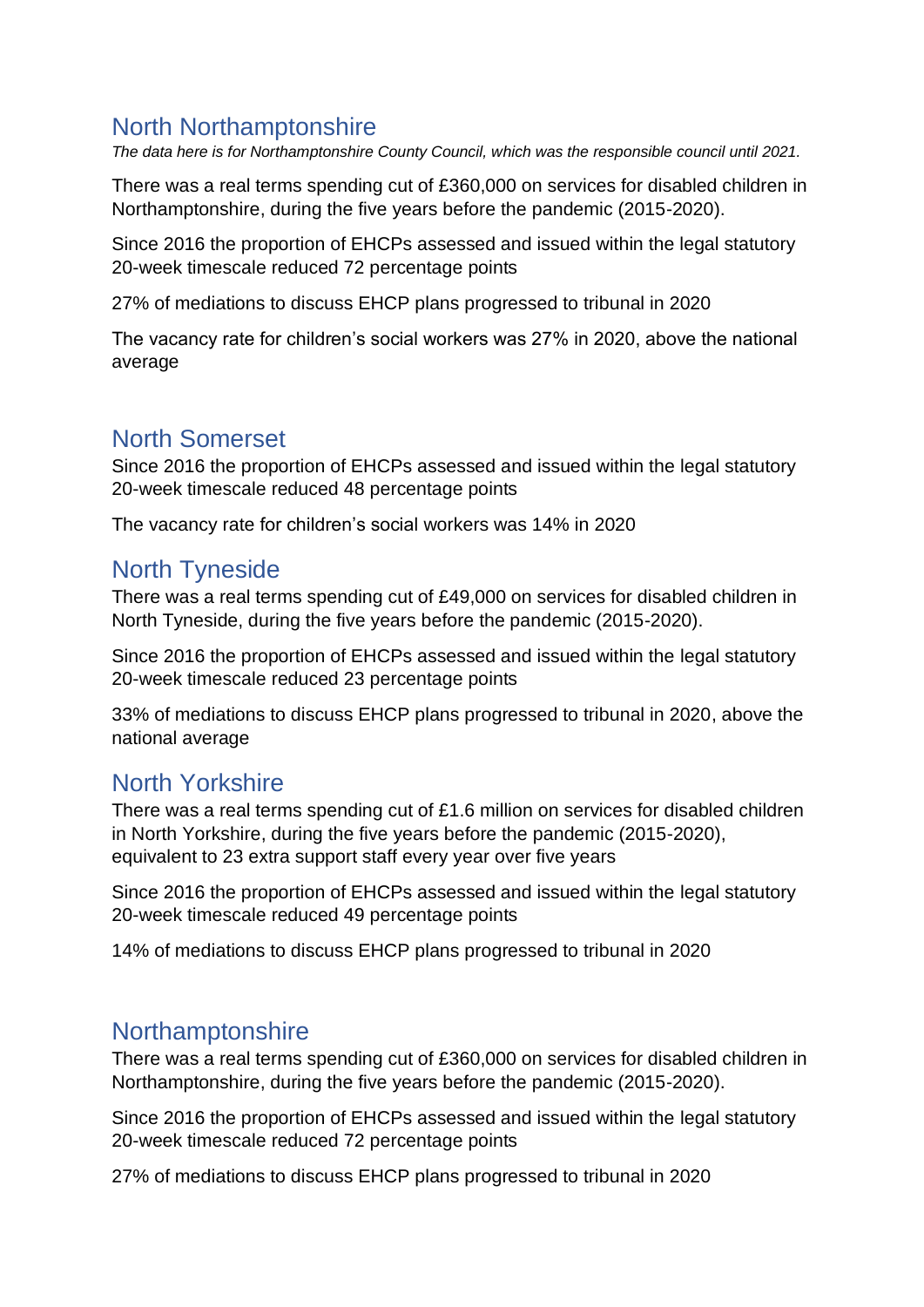The vacancy rate for children's social workers was 27% in 2020, above the national average

# Northumberland

In 2020, the proportion of EHCPs assessed and issued within the legal statutory 20 week was above the national average but a slight decline illustrates that the rates were equivalent to 2018 levels.

16% of mediations to discuss EHCP plans progressed to tribunal in 2020

The vacancy rate for children's social workers was 10% in 2020

# Nottingham

There was a real terms spending cut of £1.8 million on services for disabled children in Nottingham, during the five years before the pandemic (2015-2020), equivalent to 26 extra support staff every year for five years

Since 2016 the proportion of EHCPs assessed and issued within the legal statutory 20-week timescale reduced 16 percentage points

32% of mediations to discuss EHCP plans progressed to tribunal in 2020, above the national average

#### Oldham

10% of mediations to discuss EHCP plans progressed to tribunal in 2020

The vacancy rate for children's social workers was 15% in 2020

# **Oxfordshire**

There was a real terms spending cut of £392,000 on services for disabled children in Oxfordshire, during the five years before the pandemic (2015-2020).

33% of mediations to discuss EHCP plans progressed to tribunal in 2020, above the national average

The vacancy rate for children's social workers was 12% in 2020

# **Peterborough**

In 2020, the proportion of EHCPs assessed and issued within the legal statutory 20 week was below national average with just 52% of assessments undertaken during the legal statutory timescale

8% of mediations to discuss EHCP plans progressed to tribunal in 2020

The vacancy rate for children's social workers was 10% in 2020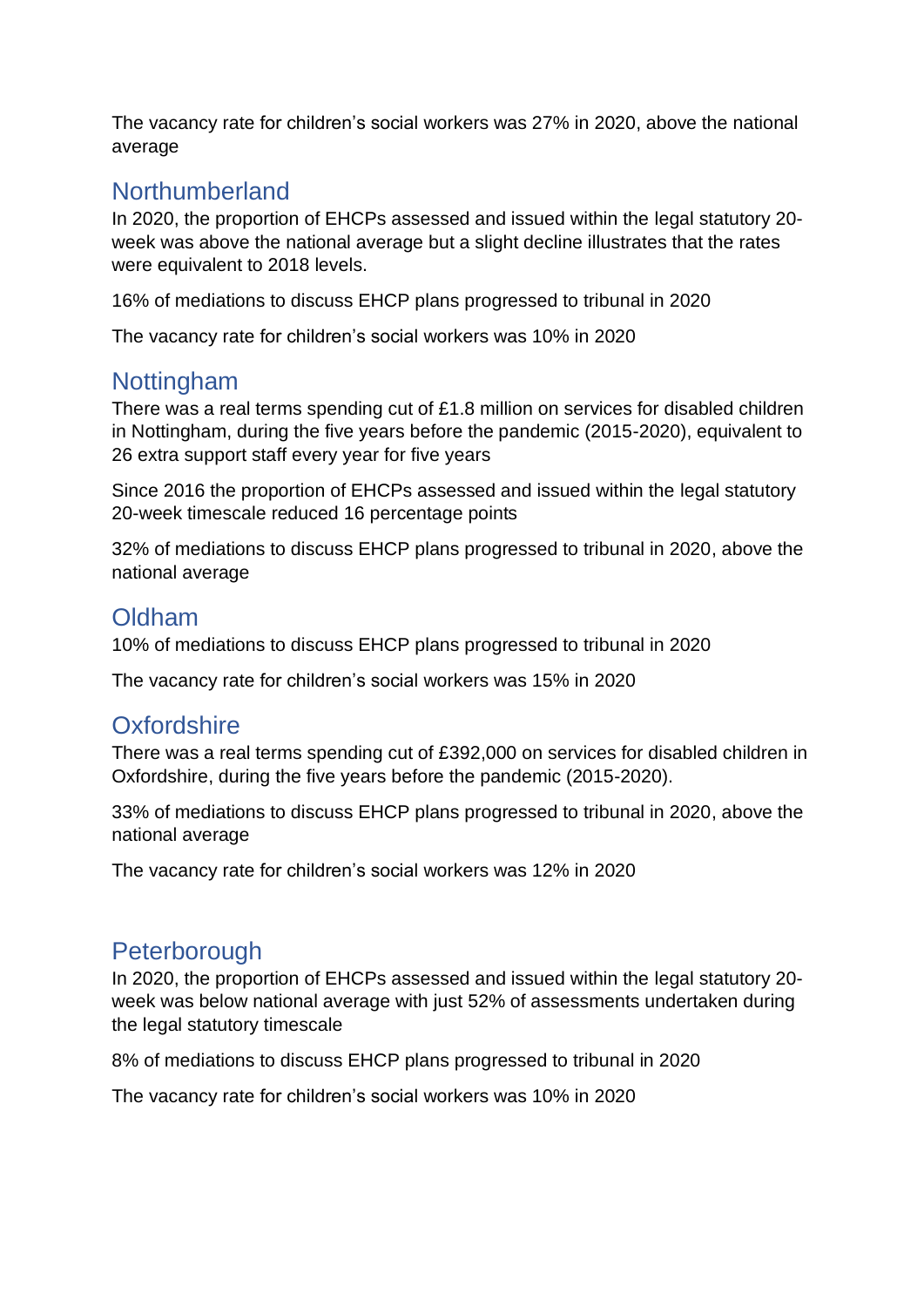# **Plymouth**

There was a real terms spending cut of £317,000 on services for disabled children in Plymouth during the five years before the pandemic (2015-2020).

Since 2016 the proportion of EHCPs assessed and issued within the legal statutory 20-week timescale reduced 27 percentage points

# **Portsmouth**

When assessing available data in Portsmouth, we saw no negative trends in terms of budget cuts, EHCP delays and other measures that this document uses. Therefore, there is no data present for Portsmouth in this sheet.

However, this does not mean there are no other pressing local problems in disabled children's health and care in Portsmouth. We would still encourage campaigners to email their local councillors in Portsmouth to ensure disabled children and families are not forgotten as the council sets budgets.

# Reading

Since 2016 the proportion of EHCPs assessed and issued within the legal statutory 20-week timescale reduced 10 percentage points

26% of mediations to discuss EHCP plans progressed to tribunal in 2020

The vacancy rate for children's social workers was 30% in 2020, above the national average

# **Redbridge**

There was a real terms spending cut of £534,000 on services for disabled children in Redbridge, during the five years before the pandemic (2015-2020), equivalent to 8 extra staff per year every five years

In 2020, the proportion of EHCPs assessed and issued within the legal statutory 20 week was above the national average but a slight decline illustrates that the rates were equivalent to 2018 levels.

26% of mediations to discuss EHCP plans progressed to tribunal in 2020

The vacancy rate for children's social workers was 25% in 2020, above the national average

# Redcar and Cleveland

In 2020, the proportion of EHCPs assessed and issued within the legal statutory 20 week was above the national average but a slight decline illustrates that the rates were equivalent to 2019 levels.

# Richmond upon Thames

Since 2016 the proportion of EHCPs assessed and issued within the legal statutory 20-week timescale reduced 1.4 percentage point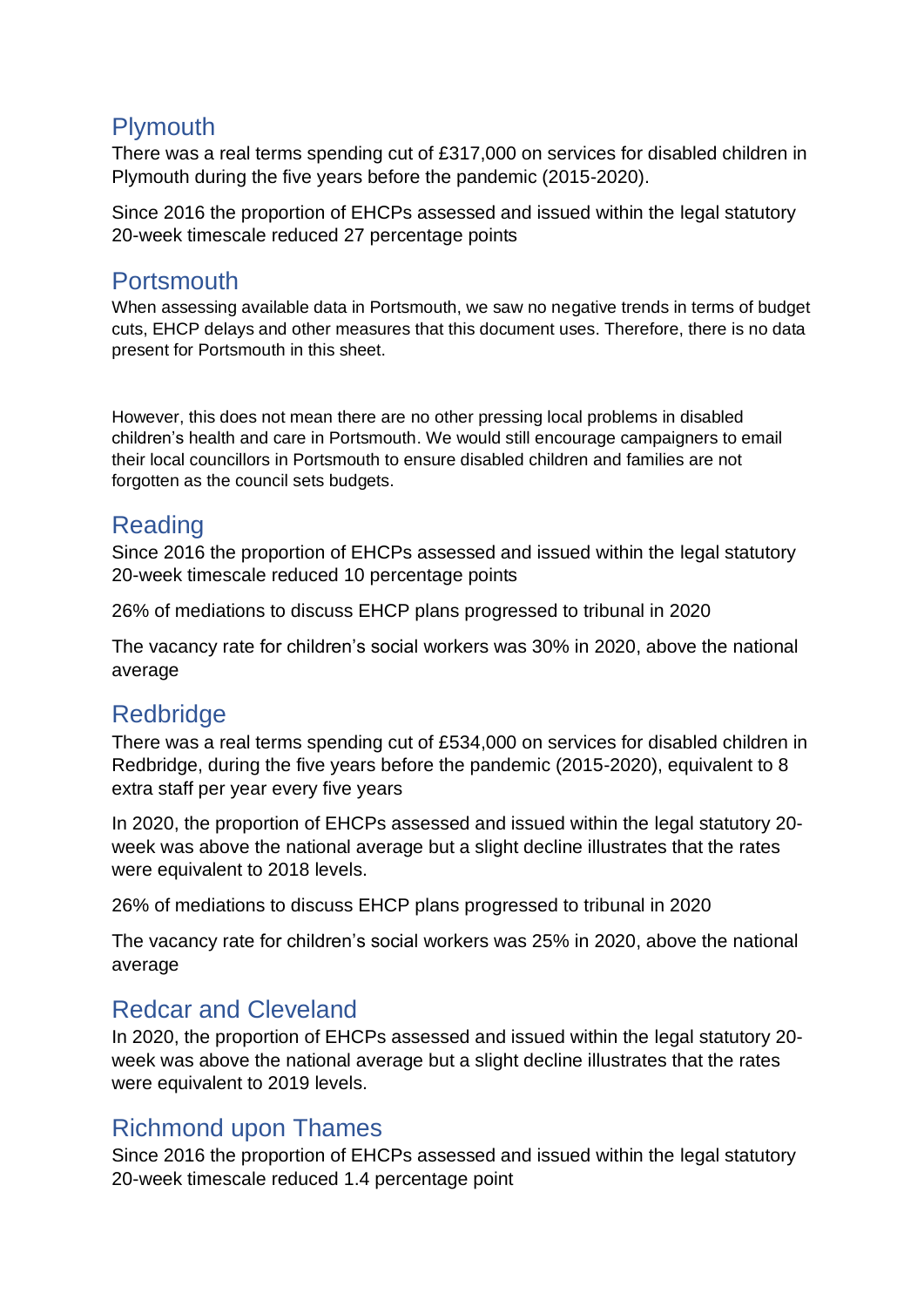# Rochdale

There was a real terms spending cut of £384,000 on services for disabled children in Rochdale, during the five years before the pandemic (2015-2020).

33% of mediations to discuss EHCP plans progressed to tribunal in 2020, above the national average

# Rotherham

There was a real terms spending cut of £1.1 million on services for disabled children in Rotherham, during the five years before the pandemic (2015-2020), equivalent to 16 extra support staff every year over five years

6% of mediations to discuss EHCP plans progressed to tribunal in 2020

The vacancy rate for children's social workers was 12% in 2020

# Rutland

67% of mediations to discuss EHCP plans progressed to tribunal in 2020, above the national average

#### Salford

In 2020, the proportion of EHCPs assessed and issued within the legal statutory 20 week timescale returned to 2018 levels

56% of mediations to discuss EHCP plans progressed to tribunal in 2020, above the national average

# **Sandwell**

In 2020, the proportion of EHCPs assessed and issued within the legal statutory 20 week was above the national average but a decline illustrates that the rates were equivalent to 2018 levels.

22% of mediations to discuss EHCP plans progressed to tribunal in 2020

#### **Sefton**

Since 2016 the proportion of EHCPs assessed and issued within the legal statutory 20-week timescale reduced 33 percentage points

19% of mediations to discuss EHCP plans progressed to tribunal in 2020

The vacancy rate for children's social workers was 10% in 2020

# **Sheffield**

There was a real terms spending cut of £3 million on services for disabled children in Sheffield, during the five years before the pandemic (2015-2020), equivalent to 43 extra support staff every year over five years

31% of mediations to discuss EHCP plans progressed to tribunal in 2020, above the national average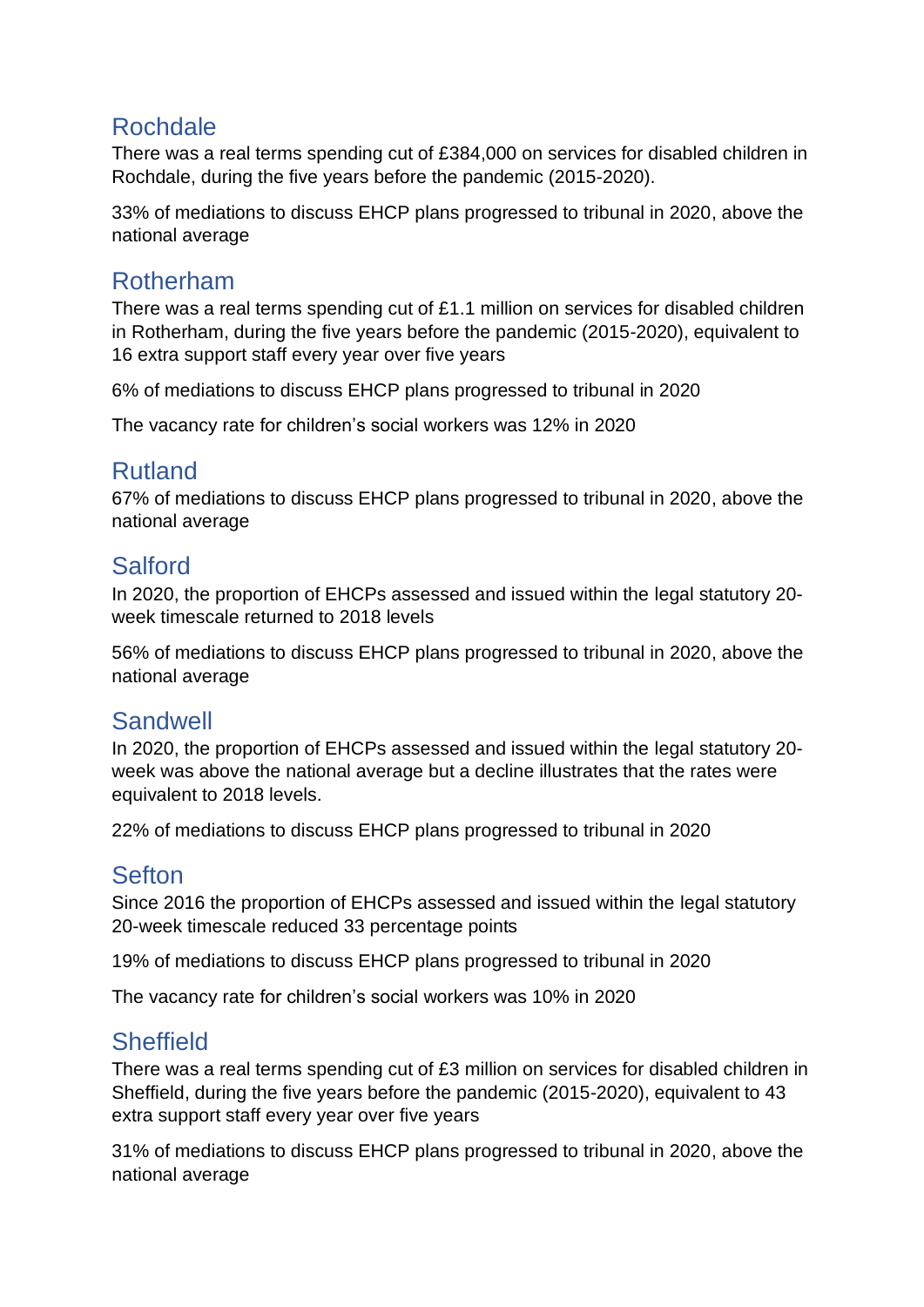# **Shropshire**

There was a real terms spending cut of £81,000 on services for disabled children in Shropshire, during the five years before the pandemic (2015-2020).

Since 2016 the proportion of EHCPs assessed and issued within the legal statutory 20-week timescale reduced 25 percentage points

12% of mediations to discuss EHCP plans progressed to tribunal in 2020

# **Slough**

In 2020, the proportion of EHCPs assessed and issued within the legal statutory 20 week was above the national average but a decline illustrates that the rates were equivalent to 2018 levels.

20% of mediations to discuss EHCP plans progressed to tribunal in 2020

The vacancy rate for children's social workers was 44% in 2020, above the national average

# Solihull

Since 2016 the proportion of EHCPs assessed and issued within the legal statutory 20-week timescale reduced 2 percentage points

12% of mediations to discuss EHCP plans progressed to tribunal in 2020

The vacancy rate for children's social workers was 11% in 2020

# Somerset

Since 2016 the proportion of EHCPs assessed and issued within the legal statutory 20-week timescale reduced 17 percentage points

27% of mediations to discuss EHCP plans progressed to tribunal in 2020

The vacancy rate for children's social workers was 16% in 2020

# South Gloucestershire

There was a real terms spending cut of £1.8 million on services for disabled children in South Gloucestershire, during the five years before the pandemic (2015-2020), equivalent to 26 extra support staff every year per five years

Since 2016 the proportion of EHCPs assessed and issued within the legal statutory 20-week timescale reduced 28 percentage points

13% of mediations to discuss EHCP plans progressed to tribunal in 2020

The vacancy rate for children's social workers was 27% in 2020, above the national average

# South Tyneside

72% of mediations to discuss EHCP plans progressed to tribunal in 2020, above the national average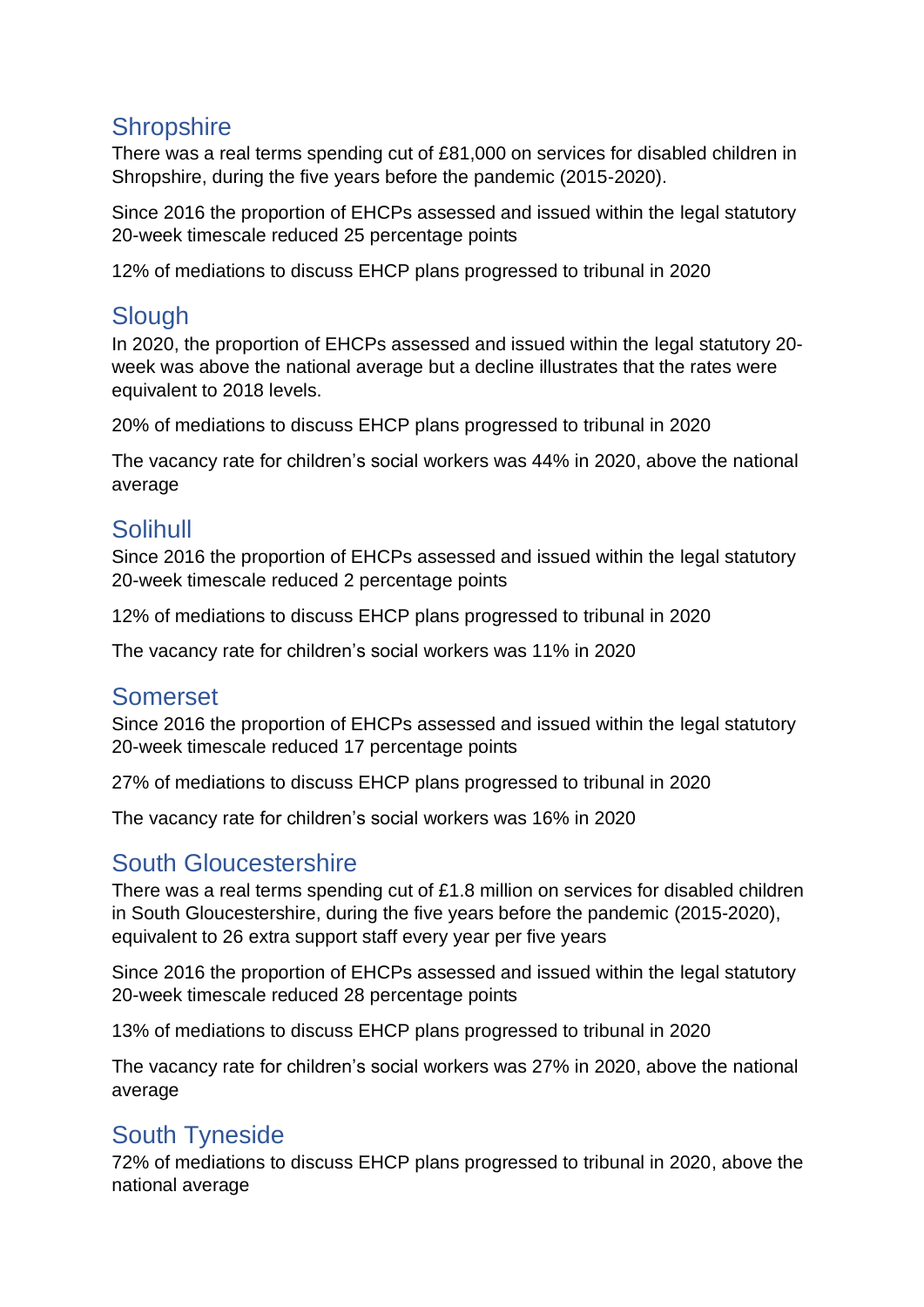# **Southampton**

There was a real terms spending cut of £550,000 on services for disabled children in Southampton, during the five years before the pandemic (2015-2020), equivalent to 8 extra support staff every year over five years

46% of mediations to discuss EHCP plans progressed to tribunal in 2020, above the national average

The vacancy rate for children's social workers was 21% in 2020, above the national average

# Southend-on-Sea

In 2020, the proportion of EHCPs assessed and issued within the legal statutory 20 week was above the national average but a decline illustrates that the rates were equivalent to 2018 levels.

20% of mediations to discuss EHCP plans progressed to tribunal in 2020

# **Southwark**

There was a real terms spending cut of £1.8 million on services for disabled children in Southwark, during the five years before the pandemic (2015-2020), equivalent to 26 extra support staff every year over five years

Since 2016 the proportion of EHCPs assessed and issued within the legal statutory 20-week timescale reduced 27 percentage points

43% of mediations to discuss EHCP plans progressed to tribunal in 2020, above the national average

The vacancy rate for children's social workers was 18% in 2020, above the national average

# St Helens

15% of mediations to discuss EHCP plans progressed to tribunal in 2020

The vacancy rate for children's social workers was 14% in 2020

# **Staffordshire**

There was a real terms spending cut of £3.3 million on services for disabled children in Staffordshire, during the five years before the pandemic (2015-2020), equivalent to 47 extra support staff every year over five years

Since 2016 the proportion of EHCPs assessed and issued within the legal statutory 20-week timescale reduced 43 percentage points

17% of mediations to discuss EHCP plans progressed to tribunal in 2020

The vacancy rate for children's social workers was 11% in 2020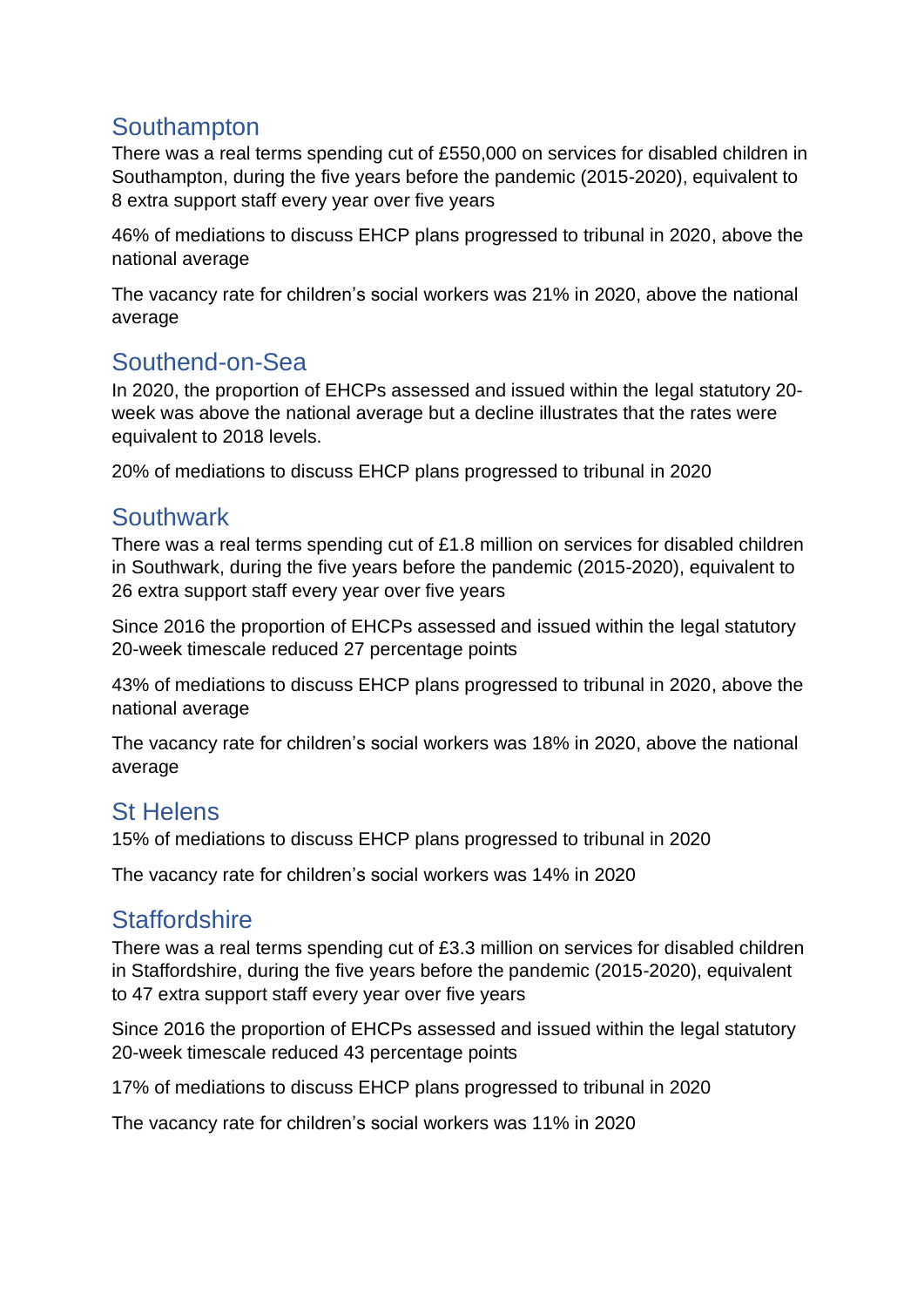# **Stockport**

There was a real terms spending cut of £1.1 million on services for disabled children in Stockport, during the five years before the pandemic (2015-2020), equivalent to 16 extra support staff every year over five years

Since 2016 the proportion of EHCPs assessed and issued within the legal statutory 20-week timescale reduced 55 percentage points

20% of mediations to discuss EHCP plans progressed to tribunal in 2020

# Stockton-on-Tees

86% of mediations to discuss EHCP plans progressed to tribunal in 2020, above the national average

# Stoke-on-Trent

Since 2016 the proportion of EHCPs assessed and issued within the legal statutory 20-week timescale reduced 29 percentage points

11% of mediations to discuss EHCP plans progressed to tribunal in 2020

The vacancy rate for children's social workers was 28% in 2020, , above the national average

# Suffolk

There was a real terms spending cut of £1.7 million on services for disabled children in Suffolk during the five years before the pandemic (2015-2020). That's the equivalent of 25 extra support staff

20% of mediations to discuss EHCP plans progressed to tribunal in 2020

#### Sunderland

In 2020, the proportion of EHCPs assessed and issued within the legal statutory 20 week was above the national average but a decline illustrates that the rates were equivalent to 2018 levels.

47% of mediations to discuss EHCP plans progressed to tribunal in 2020, above the national average

# **Surrey**

There was a real terms spending cut of £7.8 million on services for disabled children in Surrey during the five years before the pandemic (2015-2020), equivalent to 111 extra support staff every year over five years

In 2020, the proportion of EHCPs assessed and issued within the legal statutory 20 week was above the national average but a decline illustrates that the rates were equivalent to 2018 levels.

38% of mediations to discuss EHCP plans progressed to tribunal in 2020, above the national average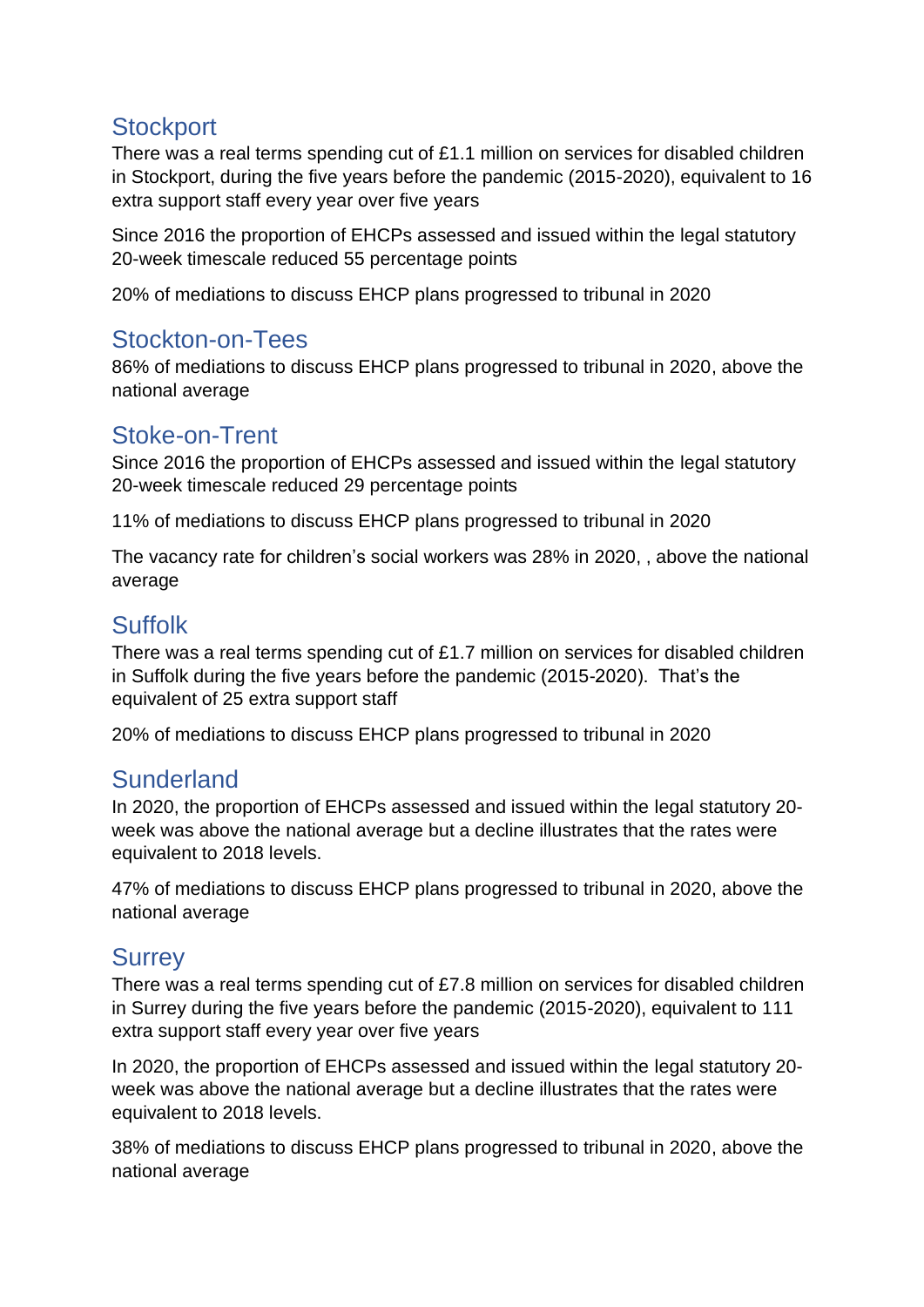The vacancy rate for children's social workers was 28% in 2020, above the national average

#### **Sutton**

There was a real terms spending cut of £1.4 million on services for disabled children in Sutton, during the five years before the pandemic (2015-2020), equivalent to 20 extra support staff every year over five years

In 2020, the proportion of EHCPs assessed and issued within the legal statutory 20 week was above the national average but a decline illustrates that the rates were equivalent to 2019 levels.

60% of mediations to discuss EHCP plans progressed to tribunal in 2020, above the national average

The vacancy rate for children's social workers was 17% in 2020, above the national average

# **Swindon**

Since 2016 the proportion of EHCPs assessed and issued within the legal statutory 20-week timescale reduced 13 percentage points

26% of mediations to discuss EHCP plans progressed to tribunal in 2020

The vacancy rate for children's social workers was 35% in 2020, above the national average

# **Tameside**

There was a real terms spending cut of £436,000 on services for disabled children in Tameside, during the five years before the pandemic (2015-2020).

24% of mediations to discuss EHCP plans progressed to tribunal in 2020

The vacancy rate for children's social workers was 19% in 2020, above the national average

# Telford and Wrekin

67% of mediations to discuss EHCP plans progressed to tribunal in 2020, above the national average

# **Thurrock**

There was a real terms spending cut of £1.5 million on services for disabled children in Thurrock, during the five years before the pandemic (2015-2020), equivalent to 21 extra support staff every year for five years

46% of mediations to discuss EHCP plans progressed to tribunal in 2020, above the national average

The vacancy rate for children's social workers was 18% in 2020, above the national average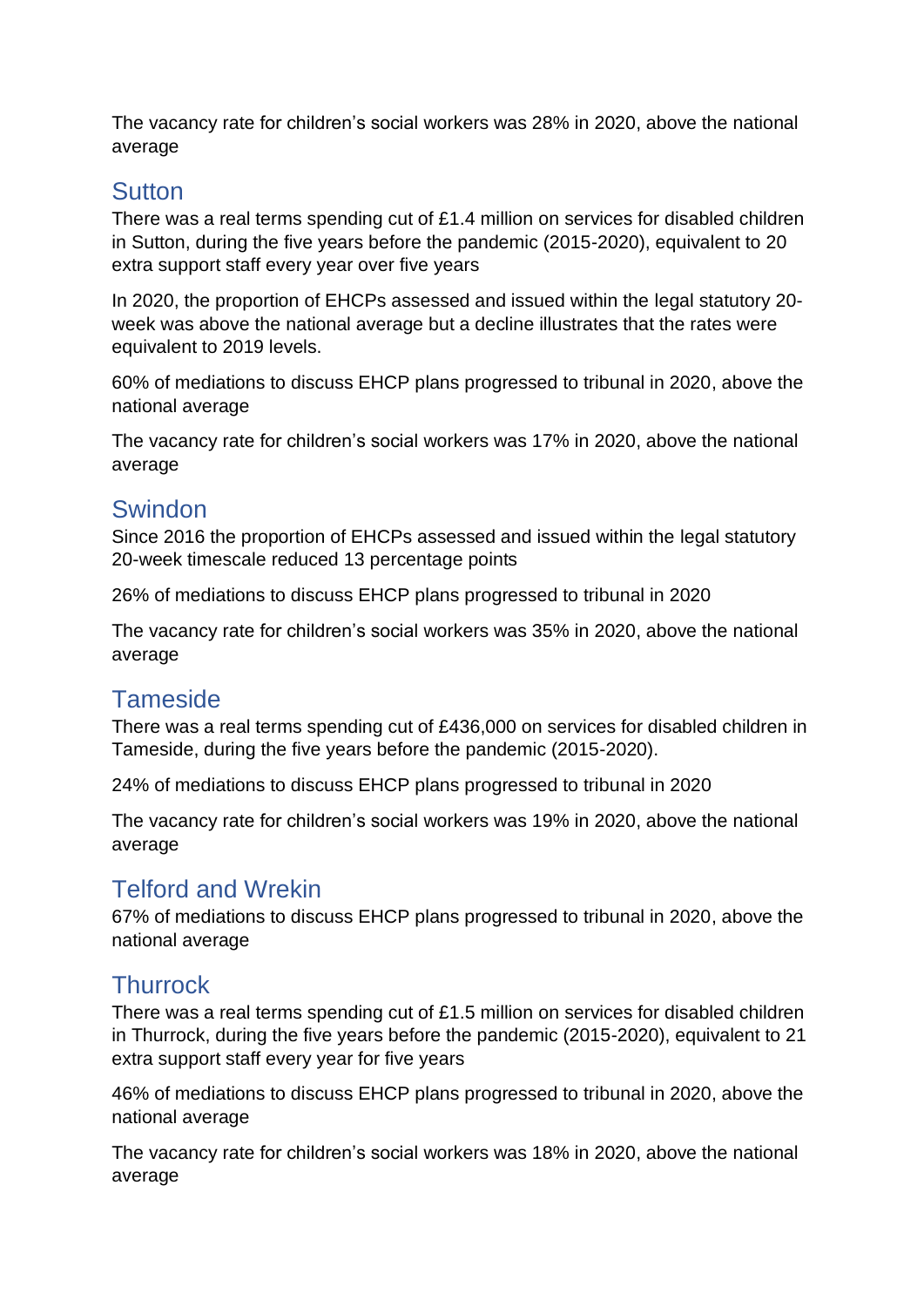# **Torbay**

Since 2016 the proportion of EHCPs assessed and issued within the legal statutory 20-week timescale reduced 41 percentage points

The vacancy rate for children's social workers was 39% in 2020, above the national average

# Tower Hamlets

There was a real terms spending cut of £3.7 million on services for disabled children in Tower Hamlets during the five years before the pandemic (2015-2020). That's the equivalent of 53 extra support staff every year over five years

Since 2016 the proportion of EHCPs assessed and issued within the legal statutory 20-week timescale reduced 52 percentage points

The vacancy rate for children's social workers was 21% in 2020, above the national average

# **Trafford**

100% of mediations to discuss EHCP plans progressed to tribunal in 2020, above the national average

The vacancy rate for children's social workers was 26% in 2020, above the national average

# **Wakefield**

There was a real terms spending cut of £1.3 million services for disabled children in Wakefield, during the five years before the pandemic (2015-2020), equivalent of 19 extra support staff every year over five years

Since 2016 the proportion of EHCPs assessed and issued within the legal statutory 20-week timescale reduced 8 percentage points

The vacancy rate for children's social workers was 19% in 2020, above the national average

# **Walsall**

In 2020, the proportion of EHCPs assessed and issued within the legal statutory 20 week timescale returned to 2017 levels

# Waltham Forest

There was a real terms spending cut of £228,000 on services for disabled children in Waltham Forest, during the five years before the pandemic (2015-2020).

22% of mediations to discuss EHCP plans progressed to tribunal in 2020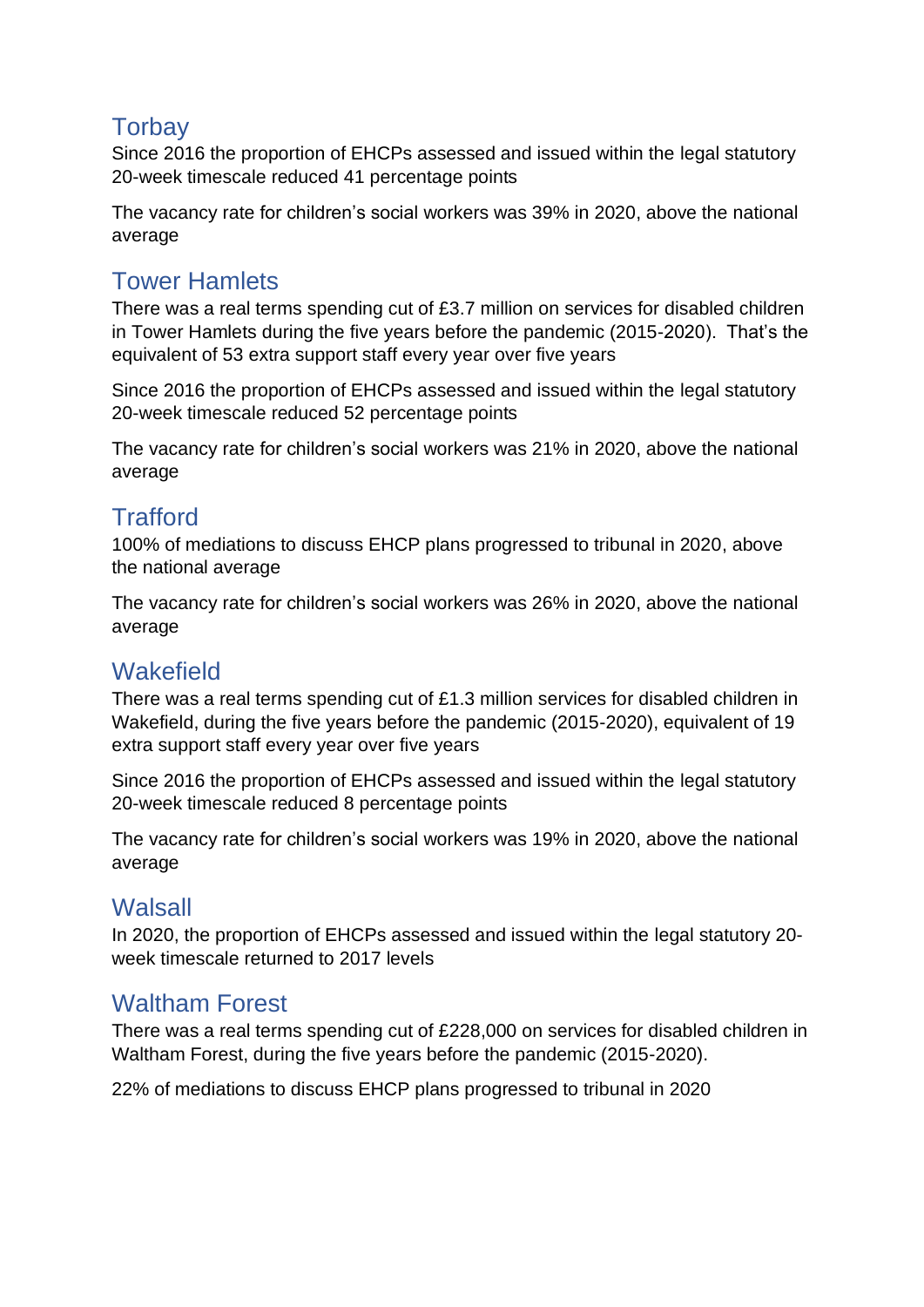#### **Wandsworth**

There was a real terms spending cut of £587,000 on services for disabled children in Wandsworth, during the five years before the pandemic (2015-2020), equivalent of 8 extra support staff every year over five years

In 2020, the proportion of EHCPs assessed and issued within the legal statutory 20 week was below the national average, with just 46% of assessments approved within the legal statutory timescale

11% of mediations to discuss EHCP plans progressed to tribunal in 2020

The vacancy rate for children's social workers was 43% in 2020, , above the national average

#### **Warrington**

Since 2016 the proportion of EHCPs assessed and issued within the legal statutory 20-week timescale reduced 2.4 percentage points

40% of mediations to discuss EHCP plans progressed to tribunal in 2020, above the national average

#### **Warwickshire**

There was a real terms spending cut of £713,000 on services for disabled children in Warwickshire, during the five years before the pandemic (2015-2020), equivalent to 10 extra support staff per year over five years

23% of mediations to discuss EHCP plans progressed to tribunal in 2020

# West Berkshire

The vacancy rate for children's social workers was 11% in 2020

# West Northamptonshire

*The data here is for Northamptonshire County Council, which was the responsible council until 2021.*

There was a real terms spending cut of £360,000 on services for disabled children in Northamptonshire, during the five years before the pandemic (2015-2020).

Since 2016 the proportion of EHCPs assessed and issued within the legal statutory 20-week timescale reduced 72 percentage points

27% of mediations to discuss EHCP plans progressed to tribunal in 2020

The vacancy rate for children's social workers was 27% in 2020, above the national average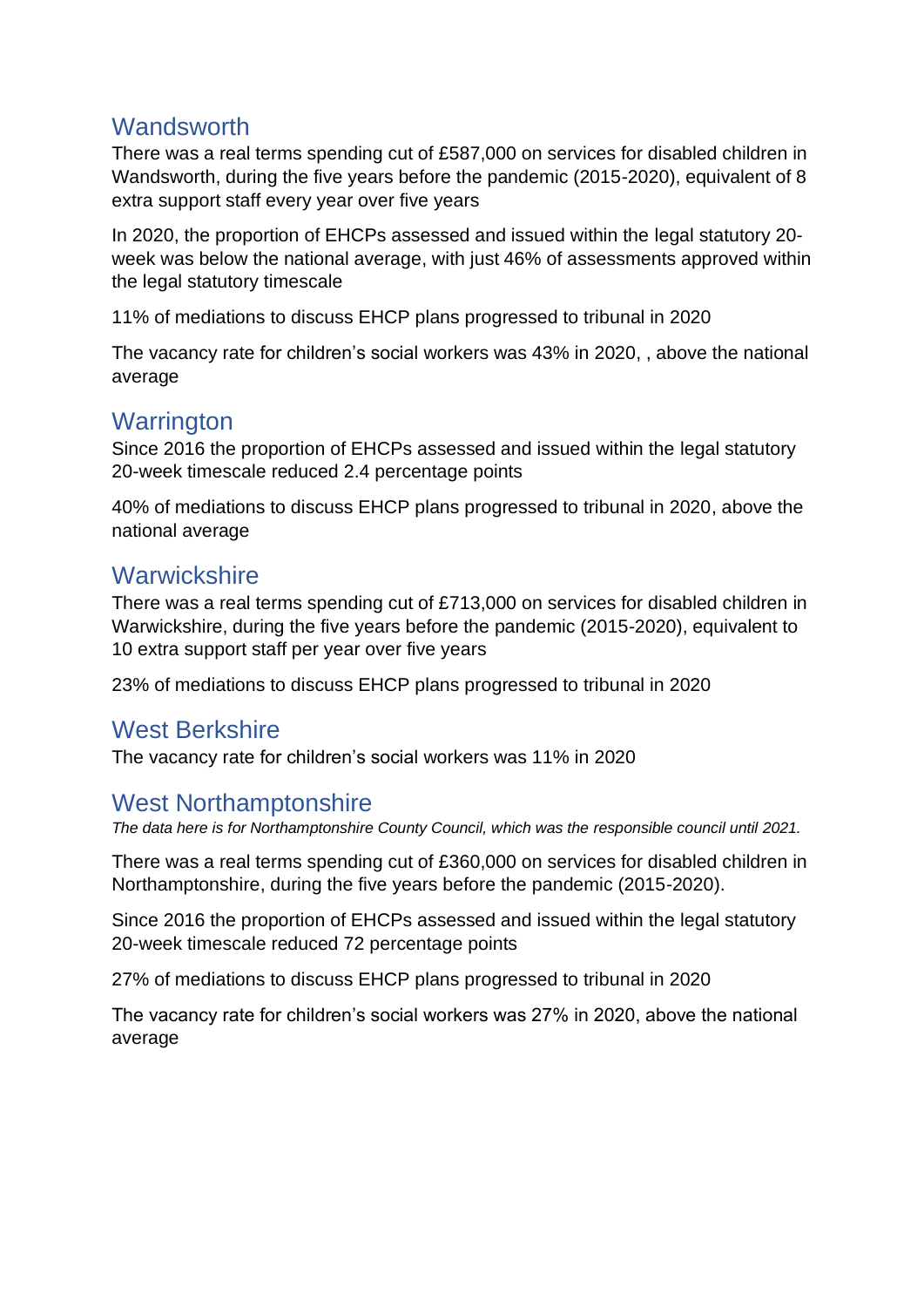# West Sussex

There was a real terms spending cut of £5.5 million on services for disabled children in West Sussex, during the five years before the pandemic (2015-2020), equivalent 79 extra support staff every year over five years

In 2020, the proportion of EHCPs assessed and issued within the legal statutory 20 week was below the national average with 55% of all assessments approved within the legal statutory timescales

31% of mediations to discuss EHCP plans progressed to tribunal in 2020, above the national average

#### **Westminster**

31% of mediations to discuss EHCP plans progressed to tribunal in 2020, above the national average

#### **Wigan**

Since 2016 the proportion of EHCPs assessed and issued within the legal statutory 20-week timescale reduced 16 percentage points

The vacancy rate for children's social workers was 20% in 2020, above the national average

# **Wiltshire**

There was a real terms spending cut of £2.9 million on services for disabled children in Wiltshire, during the five years before the pandemic (2015-2020), equivalent of 14 extra support staff every year over five years

Since 2016 the proportion of EHCPs assessed and issued within the legal statutory 20-week timescale reduced 15 percentage points

The vacancy rate for children's social workers was 13% in 2020

# Windsor and Maidenhead

In 2020, the proportion of EHCPs assessed and issued within the legal statutory 20 week was above the national average but a decline illustrates that the rates were equivalent to 2017 levels.

19% of mediations to discuss EHCP plans progressed to tribunal in 2020

The vacancy rate for children's social workers was 32% in 2020, above the national average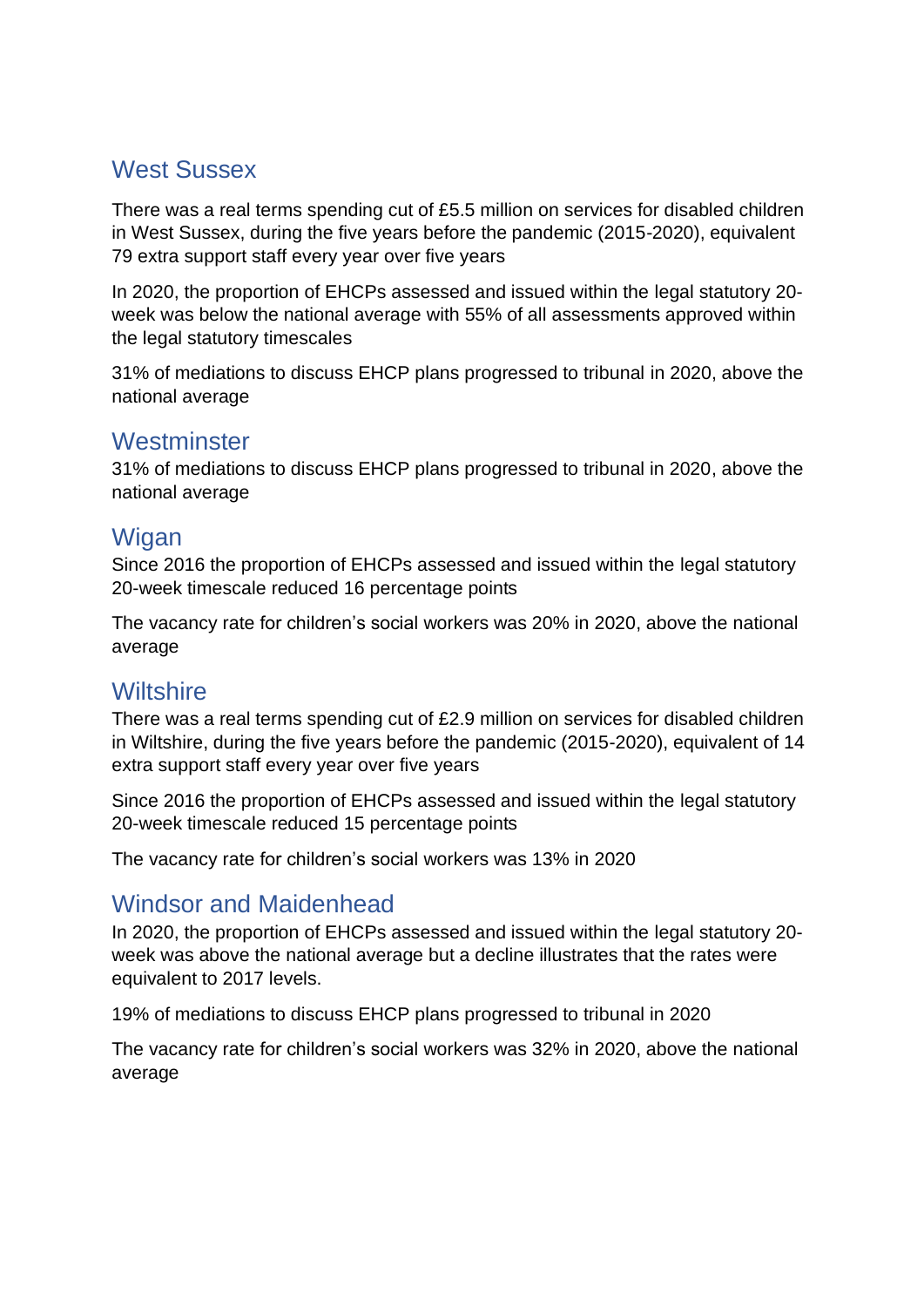#### **Wirral**

There was a real terms spending cut of £1.8 million services for disabled children in the Wirral, during the five years before the pandemic (2015-2020), equivalent to 25 extra support staff every year over five years

Since 2016 the proportion of EHCPs assessed and issued within the legal statutory 20-week timescale reduced 11 percentage points

21% of mediations to discuss EHCP plans progressed to tribunal in 2020

The vacancy rate for children's social workers was 22% in 2020, above the national average

# Wokingham

There was a real terms spending cut of £270,000 on services for disabled children in Wokingham, during the five years before the pandemic (2015-2020).

Since 2016 the proportion of EHCPs assessed and issued within the legal statutory 20-week timescale reduced 26 percentage points

33% of mediations to discuss EHCP plans progressed to tribunal in 2020, above the national average

The vacancy rate for children's social workers was 23% in 2020, above the national average

#### **Wolverhampton**

Since 2016 the proportion of EHCPs assessed and issued within the legal statutory 20-week timescale reduced 57 percentage points

33% of mediations to discuss EHCP plans progressed to tribunal in 2020, above the national average

The vacancy rate for children's social workers was 16% in 2020

#### **Worcestershire**

There was a real terms spending cut of £644,000 on services for disabled children in Worcestershire, during the five years before the pandemic (2015-2020), equivalent to nine extra support staff every year over five years

22% of mediations to discuss EHCP plans progressed to tribunal in 2020

The vacancy rate for children's social workers was 17% in 2020, above the national average

#### York

There was a real terms spending cut of £1.6 million on services for disabled children in York, during the five years before the pandemic (2015-2020), equivalent of 23 extra support staff every year over five years